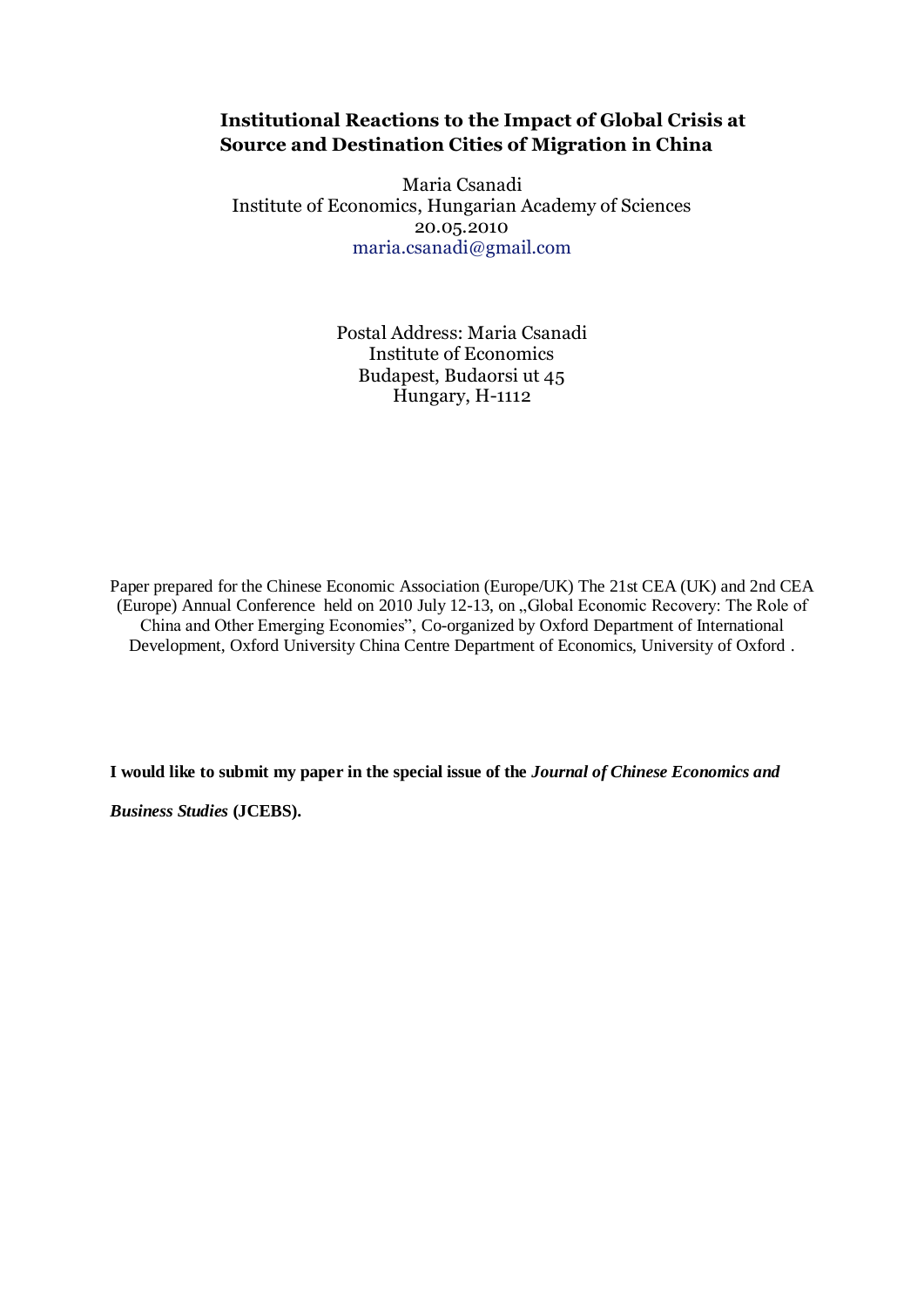## **Abstract**

This paper relates on the impact of global crisis on China from a systemic point of view. In what ways external and internal adaptation pressures influenced the transformation of the party-state system in China? Did reactions have an impact on the transformation of the political or economic system? The purpose of our small field research was to respond to this question by examining institutional reactions to crisis from late 2008 to late 2009. We have examined the common and disparate characteristics of institutional adaptation at prefecture level at sources and destination cities of migration. We have also tried to detect their common or different sensitivity to crisis analyzing the periods before, during and after the crisis. We shall reflect on the reasons of prevailing political stability despite sudden large unemployment, and substantial economic, social and political impact on the party-state system. The paper uses interviews in 13 prefectures and newspaper analysis of 16 prefectures from mid 2008 to the end of 2009 complemented by available relevant statistical data.

#### **JEL: F5, D78, R58, J08, 015, E24**

**Key words: system transformation, global crisis, migration, economic policy reactions, prefectures**

 $\overline{a}$ 

**Acknowledgement:** Here I want to thank the contribution of the members of the Chinese side of the joint work with Chinese partners: first of all, to professor Li Shi, who provided me this rare opportunity to join his large collaborative survey with the Australian National Fund on migrant workers from my special system-oriented angle, organized interview opportunities, provided Chinese research assistant and allowed interested SEBA doctorate students to participate. I am very grateful to my Chinese research assistant Liu Jia, for organizing doctorate students, administering the tasks of the whole fieldwork, monitoring the process of the field work, handling the budget and providing required statistical tables from SEBA data-set. I am also indebted to the enthusiastic work of doctorate team members: Yang Xiuna, Dai Song, Shen Meng, Kuai Pengzhou and Wan Haiyuan and who after a short but intentsive preparatory course ventured to do interviews with high-ranking government officials at prefecture, and collected and classified news from prefecture level news-papers from mid 2008 to the end of 2009, analyzed them according to given criteria and finally translated all these works for me into English. I am also deeply indebted to my Hungarian research assistant and co-worker Ferenc Gyuris, presently PhD student at Heidelberg University, Germany, who for several years ensured the consistency of my data-set, assembles maps and tables and constructively iterates results. I was completely relying on the work this small international team: without their substantial contribution neither this research nor this paper would have ever been born. I am indebted to the Hungarian National research Fund who financed this research in 2009-10.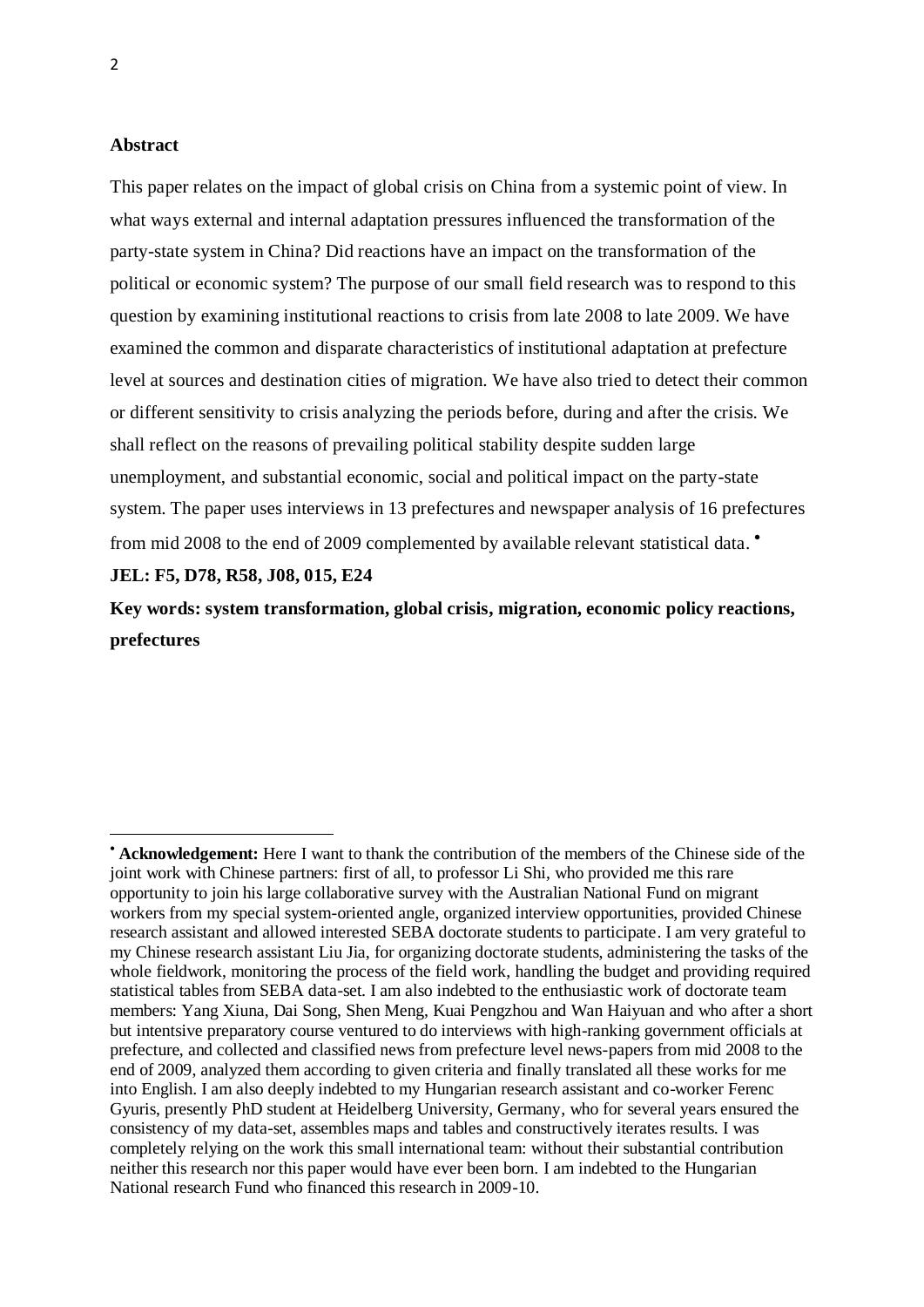## **Introduction**

Financial and economic crisis that hit the whole world did not avoid China either. However, the drastic impact of crisis in China was apparently short-lived: in general it lasted from the fourth quarter of 2008 to the first quarter of 2009. Latest estimates of the World Bank (Figure 1/a, Figure 1/b) show how drastic but short was the period of the impact and how sharp the start of the recovery at different dimensions of the national economy.



Source: CEIC, World Bank staff estimates.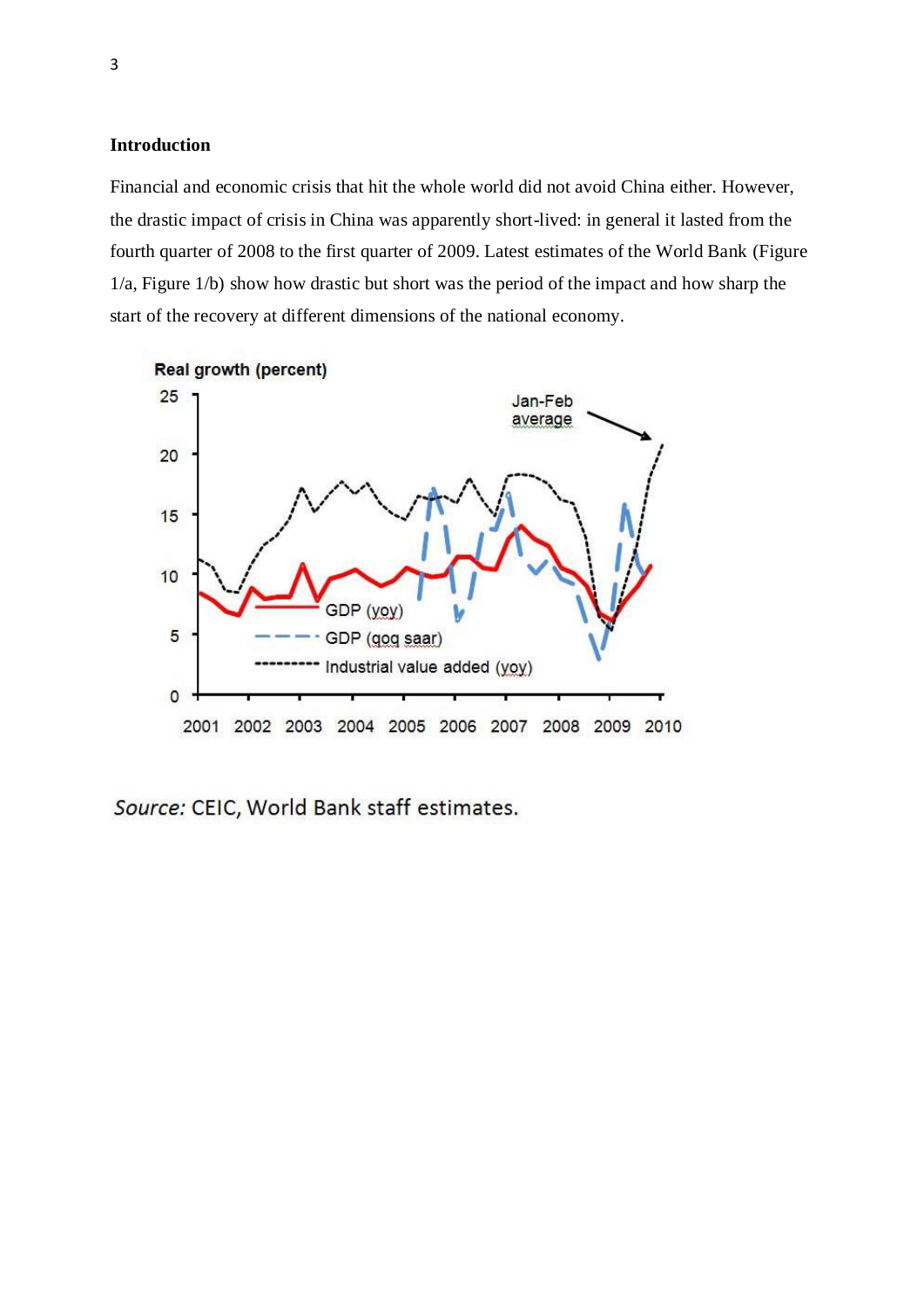

Source: CEIC, World Bank staff estimates.

## **Figure 1/a and Figure 1/b The depth and shortness of the impact of global crisi and initials of recovery**

During the initials of the crisis in late 2008, 67,000 small and medium sized enterprises, crucial actors in China's economy<sup>1</sup> ceased production. By January 2009, already 100,000, 60% of those located at coastal provinces were shut down (Liu, 2009, p. 13). Orders on national level dropped about 20-30 percent but there were locations where drop was 50 or even 100 percent (Liu, 2009, p. 13, referring to Chen, 2009). The double digit growth of GDP in 2007 dropped to 6.8 percent by the last quarter of 2008, and 6.1 in the first quarter of 2009, the worst performance of the PRC since a decade (Liu, 2009, p. 2). The export growth rate which was 23.5 % in 2007 dropped to -2.8 percent in December 2008 (Liu, 2009, p. 11). Initial contemporary reports and later professional forecasts predicted a longer and deeper overall impact. Consequently, a substantially more dramatic picture was predicted regarding the chances of export and growth recovery, the absorption capacity of the labor market and the increase of social tensions and political instability (Demick, 2008, Martin, 2008, Chang, 2009, Walsh, 2009).<sup>2</sup> Based on my theoretical work on transformation of party-states, supported by the empirical experiences of East European system transformations (Csanadi, 2006), and initial reports on the social, economic and political developments due to the crisis in China, I have also raised a cautious question about the potential political consequences of parallel external and internal constraints on system transformation.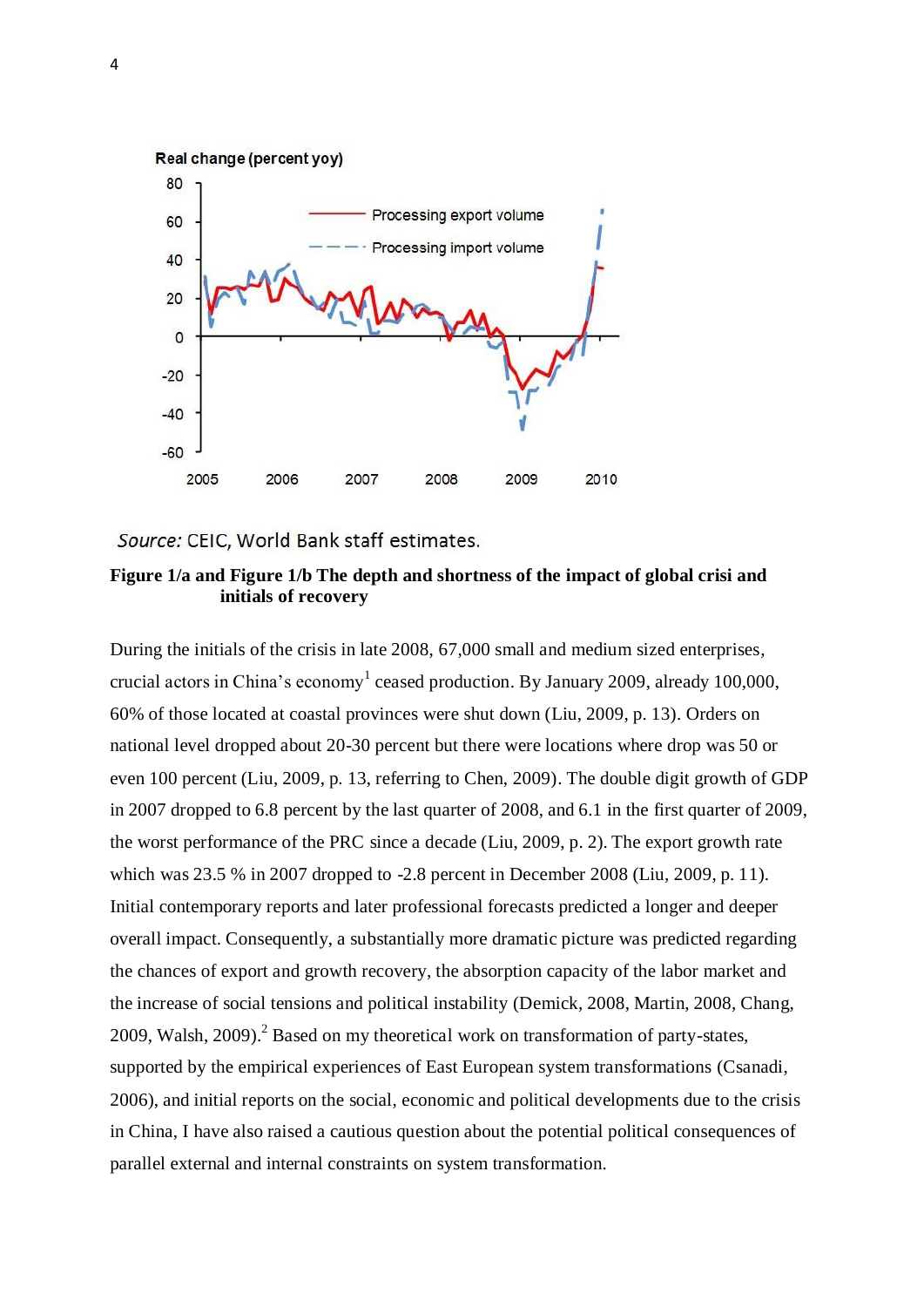#### **Theoretical background and empirical support**

According to my systemic approach, adaptation pressures to external and internal constraints may catalyze the chances for accelerating system transformation (Csanadi et al, 2009). Transformation in party-states was defined by the withdrawal of party-state network from different (economic, social, political) sub-fields of the system and the development of an alternative field (competitive or not) outside the party-state network. Transformation process involves the variation of the sequence of transformation of different subfields. Sequence is strongly related to the differences in the distribution of power network in party-states (Csanadi, 2006).



## **Figure 2. Transformation of party-state systems (Csanádi, 2009)**

My concept was, that as the impact of global growth caused directly macroeconomic growth and indirectly accelerated the economic transformation in China, global downturn will directly cause economic decline and might bring about adaptation pressures that create the preconditions of political transformation. China fits this theoretical concept well, since it is a party-state system, and it is also in the process of system transformation that is occurring first its on economic subfield. External dynamics has a strong impact on China's economic dynamics and economic transformation due to China's deep integration into the global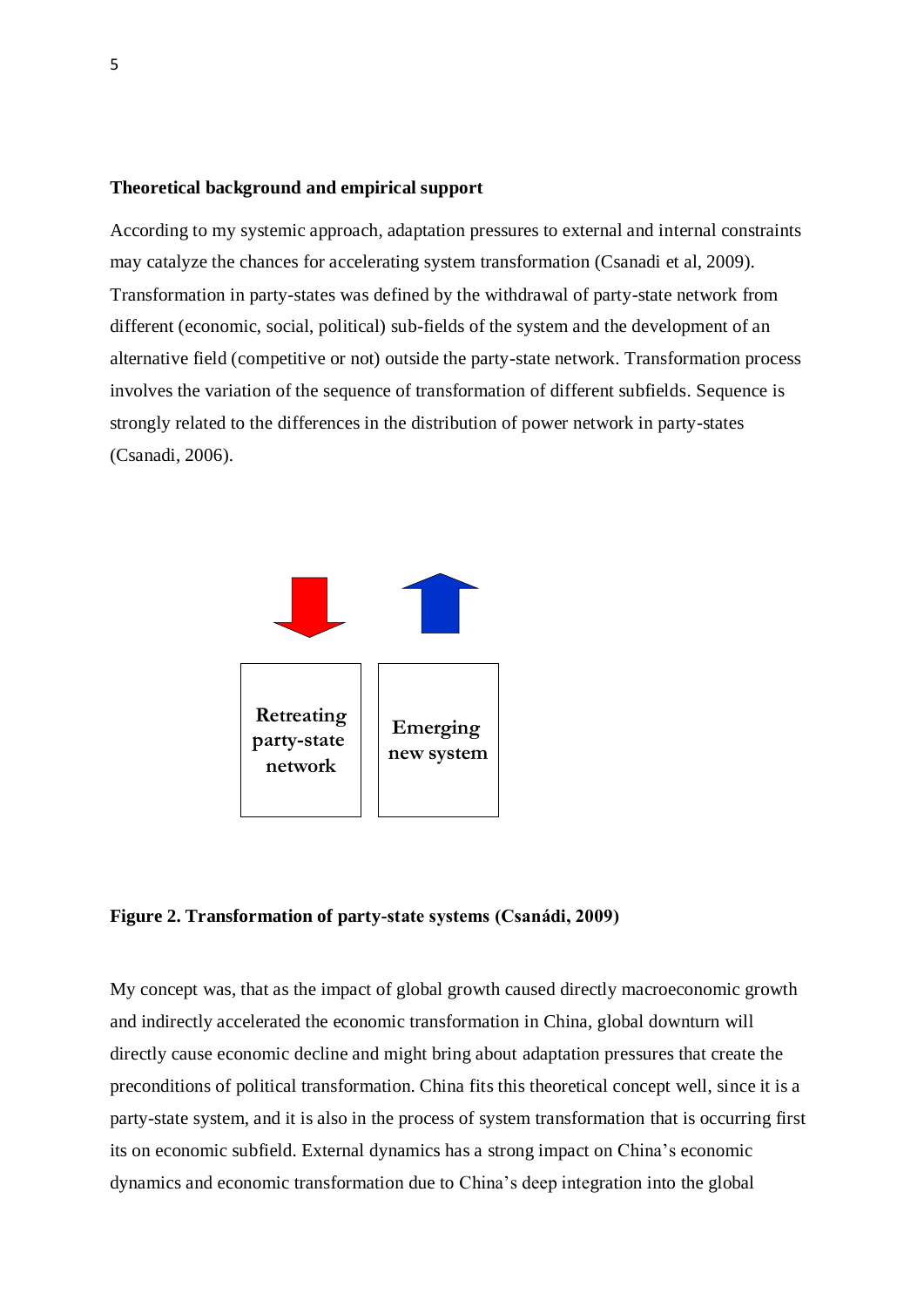economy, owing to the substantial role of foreign trade. In 2007, the share of foreign trade was 66.8, within that, export accounted for 37 percent of the GDP (Cai F. et al., 2010, p.36, 38). Thus, taking the above and also the export's multiplying effect on the GDP growth through consumption and investment channels, (Cai et al, 2010, p. 38) adaptation pressures to external constraints are evident.

However, also uncertainties of these chances were enumerated. First of all, the differences in the sequence of transformation compared to other transformed party-states. Since system transformation in China is characterized by economic, rather than political transformation first, there is no historical experience of the economic conditions of political transformation second in party-states. What is also unknown is the degree of sensitivity of the power structure to economic downturn on the short run. Uncertainties also emerge concerning the length of the crisis and its connotations for the reversibility of evolving conditions for political transformation as adaptation pressures ease. As an alternative option to the effect of adaptation pressures I have forecasted the slow-down of economic transformation. Reasons enumerated were the increased state intervention and selective resource distribution to state owned enterprises that might accelerate the expansion of the party-state network, while the growth of the competitive field decelerates due to the crisis. On the long run, if this altered direction of transformation dynamics (Csanádi et. al. 2009) prevailed, resources extracted from the declining competitive field would gradually become insufficient for the reproduction of the network. This process would either gradually delegitimate the party, building the ground for political transformation. Another option would be that the relationship of the network and competitive field in the dynamics of transformation of the economic subfield has to be changed. Accelerated expansion of the competive field would resurrect political legitimacy .

In practice, the deep crisis in China proved to be short-term, and even short-term varied for several factors. Consequently, perspectives for the development of preconditions for political transformation soon vanished. Instead, adaptation occurred on social and economic fields compensating the potential for short-term political instability, accompanied by the temporary slow-down of economic transformation.

The purpose of the present paper is to examine this short period of downturn<sup>3</sup> based on the above systemic approach of transformation. The aim was to detect the tendencies of institutionalized measures of local governments reacting to the crisis and the differences of these tendencies before, during and after the major impact. Measures introduced were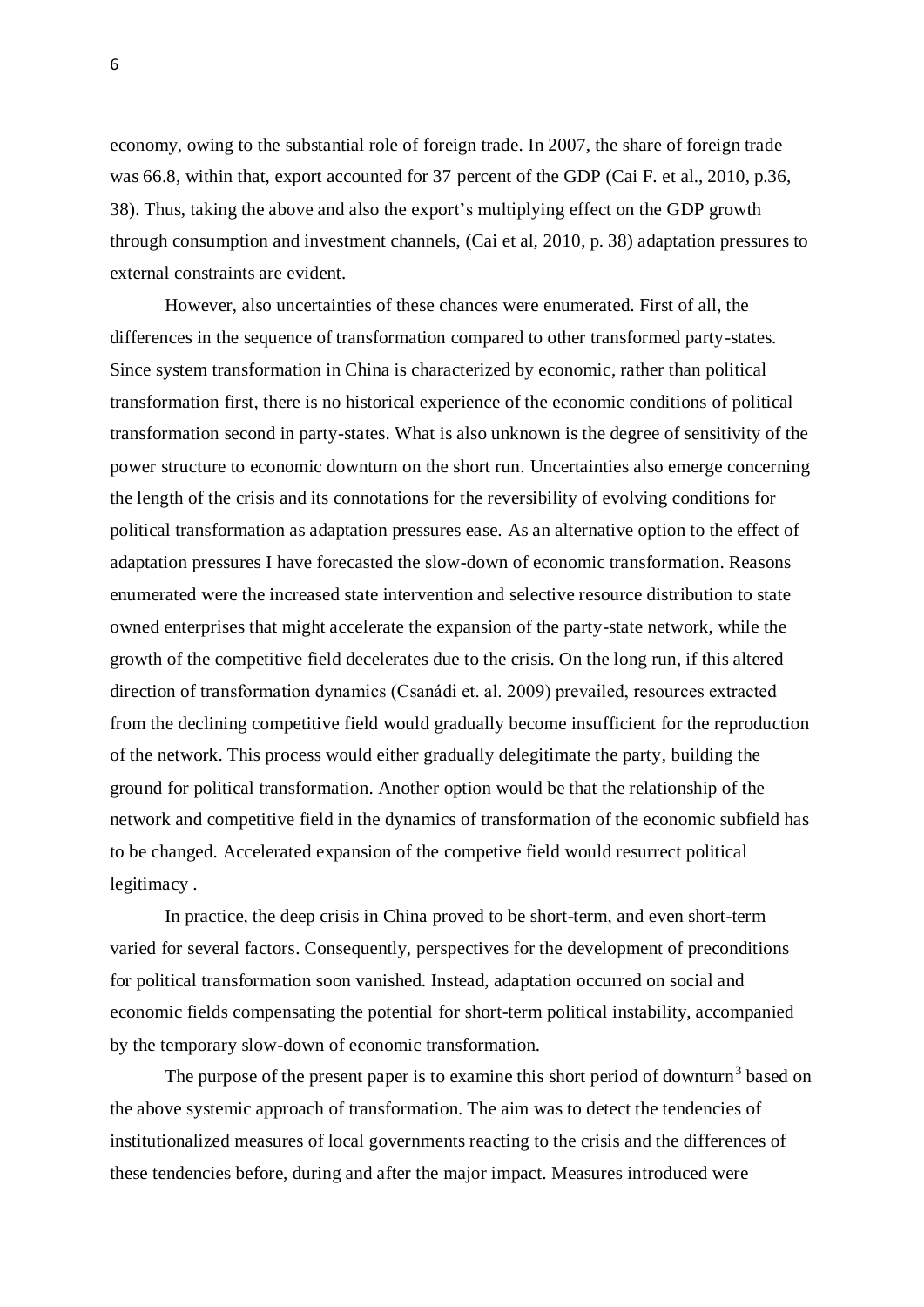examined at cities that were sources and destinations of migration in China. Migration as an influencing factor does fit well to the above systemic approach. The immense size of floating population, estimated to one third of the total labor force  $(Chan, 2010)^4$  is politically, socially and economically decisive. Moreover, migration is strongly sensitive to the dynamics of external impacts since it is estimated that in manufacturing, that absorbes about one third of migrant workers around 80 percent are in exporting industries.

Migration is also spatially sensitive, since coastal area that produces the overwhelming majority of exports and the highest is the ratio of export in the GDP is the recipient of about two thirds of all migrant workers (see Map 1 and Table1.).



**Map 1: differences in export/GDP (2007) and distribution of migrants (2005) according to provinces (all inter and intraprovincial migrant workers on national level =100)**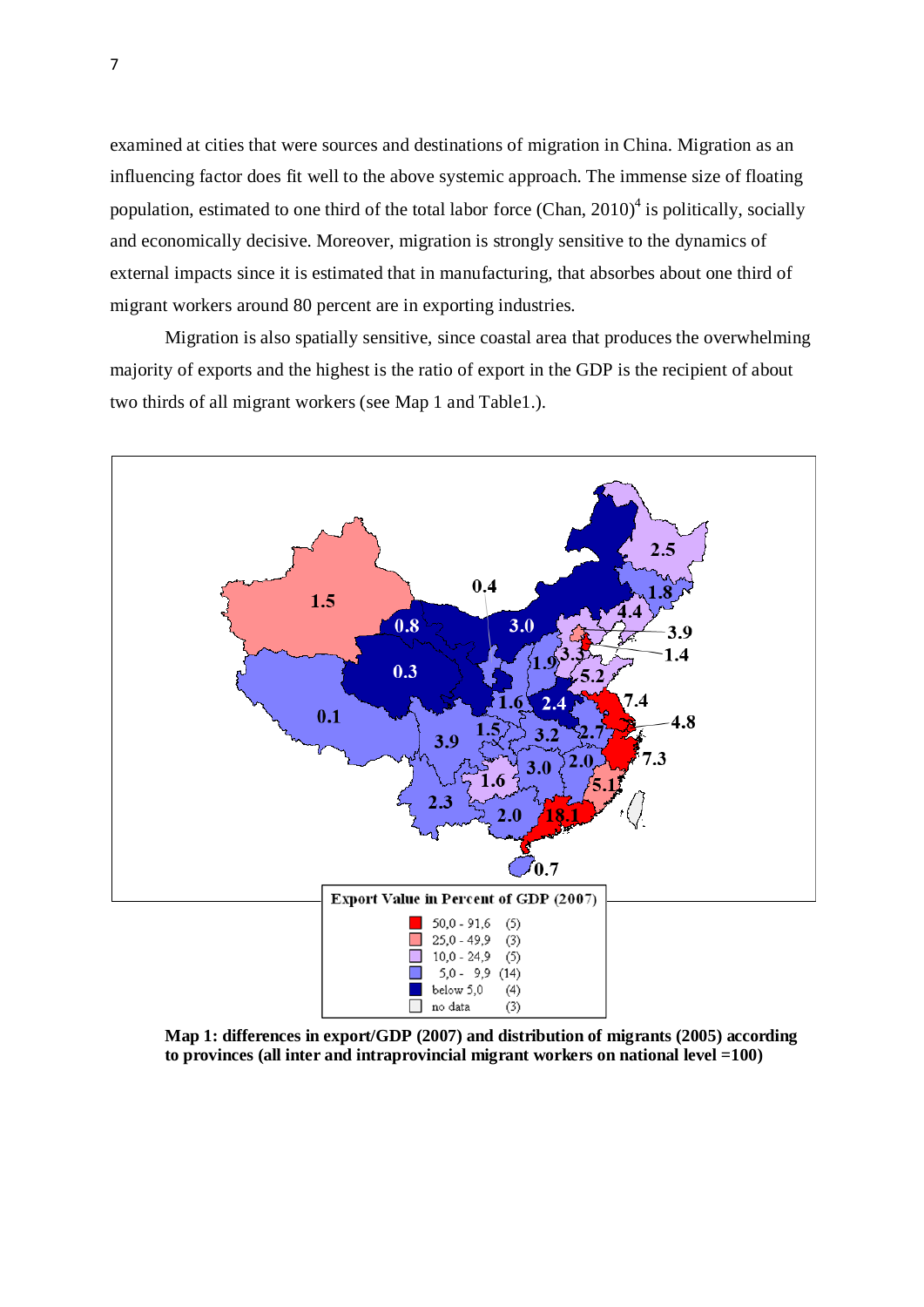| <b>Province</b>  | <b>Migrants in the</b> |            | Interprov. migrants |         | Outflow  | Inflow       | Intraprov | All          |
|------------------|------------------------|------------|---------------------|---------|----------|--------------|-----------|--------------|
|                  | province               |            |                     |         |          |              |           | migrants     |
|                  | interprov.             | intraprov. | inflow              | outflow |          |              | migrants  |              |
|                  | interprov+intraprov=10 |            | inflow+outflow=10   |         | total=10 | total=10     | total=100 | total=10     |
|                  | 0                      |            | 0                   |         | 0        | $\mathbf{0}$ |           | $\mathbf{0}$ |
| <b>CHINA</b>     | 34.01                  | 65.99      | 50.00               | 50.00   | 100.00   | 100.00       | 100.00    | 100.00       |
| Beijing          | 59.64                  | 40.36      | 95.80               | 4.20    | 0.30     | 6.78         | 2.37      | 3.87         |
| Tianjin          | 55.58                  | 44.42      | 91.84               | 8.16    | 0.21     | 2.36         | 0.97      | 1.44         |
| Hebei            | 18.11                  | 81.89      | 38.28               | 61.72   | 2.80     | 1.74         | 4.05      | 3.26         |
| Shanxi           | 14.52                  | 85.48      | 51.40               | 48.60   | 0.78     | 0.82         | 2.49      | 1.92         |
| Neimenggu        | 16.03                  | 83.97      | 51.31               | 48.69   | 1.33     | 1.40         | 3.79      | 2.98         |
| Liaoning         | 17.15                  | 82.85      | 69.37               | 30.63   | 0.98     | 2.21         | 5.51      | 4.39         |
| Jilin            | 11.56                  | 88.44      | 26.87               | 73.13   | 1.64     | 0.60         | 2.37      | 1.77         |
| Heilongjian      |                        |            |                     |         |          |              |           |              |
| g                | 10.85                  | 89.15      | 19.94               | 80.06   | 3.16     | 0.79         | 3.34      | 2.47         |
| <b>Shanghai</b>  | 65.53                  | 34.47      | 97.07               | 2.93    | 0.28     | 9.26         | 2.51      | 4.81         |
| Jiangsu          | 38.80                  | 61.20      | 70.34               | 29.66   | 3.57     | 8.46         | 6.87      | 7.41         |
| <b>Zhejiang</b>  | 57.47                  | 42.53      | 83.44               | 16.56   | 2.46     | 12.39        | 4.73      | 7.33         |
| <b>Anhui</b>     | 8.55                   | 91.45      | 5.65                | 94.35   | 11.49    | 0.69         | 3.79      | 2.74         |
| Fujian           | 37.93                  | 62.07      | 74.46               | 25.54   | 1.94     | 5.66         | 4.77      | 5.08         |
| Jiangxi          | 8.47                   | 91.53      | 6.31                | 93.69   | 7.41     | 0.50         | 2.78      | 2.01         |
| Shandong         | 16.51                  | 83.49      | 47.11               | 52.89   | 2.85     | 2.53         | 6.61      | 5.22         |
| <b>Henan</b>     | 7.92                   | 92.08      | 5.79                | 94.21   | 9.02     | 0.55         | 3.32      | 2.38         |
| <b>Hubei</b>     | 9.80                   | 90.20      | 11.33               | 88.67   | 7.10     | 0.91         | 4.31      | 3.15         |
| Hunan            | 7.23                   | 92.77      | 6.40                | 93.60   | 9.31     | 0.64         | 4.21      | 2.99         |
| <b>Guangdong</b> | 61.46                  | 38.54      | 97.49               | 2.51    | 0.84     | 32.64        | 10.55     | 18.06        |
| Guangxi          | 12.41                  | 87.59      | 11.45               | 88.55   | 5.66     | 0.73         | 2.66      | 2.01         |
| Hainan           | 29.85                  | 70.15      | 63.54               | 36.46   | 0.33     | 0.58         | 0.71      | 0.67         |
| <b>Chongqing</b> | 15.74                  | 84.26      | 13.08               | 86.92   | 4.65     | 0.70         | 1.93      | 1.51         |
| <b>Sichuan</b>   | 8.74                   | 91.26      | 7.87                | 92.13   | 11.69    | 1.00         | 5.37      | 3.88         |
| Guizhou          | 15.79                  | 84.21      | 14.13               | 85.87   | 4.62     | 0.76         | 2.09      | 1.64         |
| Yunnan           | 23.72                  | 76.28      | 55.36               | 44.64   | 1.30     | 1.61         | 2.67      | 2.31         |
| Xizang           |                        |            |                     |         |          |              |           |              |
| (Tibet)          | 38.39                  | 61.61      | 68.29               | 31.71   | 0.04     | 0.08         | 0.07      | 0.08         |
| Shaanxi          | 15.94                  | 84.06      | 25.90               | 74.10   | 2.15     | 0.75         | 2.04      | 1.60         |
| Gansu            | 13.12                  | 86.88      | 19.46               | 80.54   | 1.34     | 0.32         | 1.10      | 0.84         |
| Qinghai          | 24.50                  | 75.50      | 49.89               | 50.11   | 0.25     | 0.25         | 0.39      | 0.34         |
| Ningxia          | 20.57                  | 79.43      | 54.18               | 45.82   | 0.20     | 0.23         | 0.46      | 0.38         |

## **Table 1. Composition of migrants according to provinces and their spatial distribution on national level among provinces in 2005**

Note: Numbers in bold and read imply migrant data of those provinces where destination, while in bold and green source prefectures are located that were included in the present research based on RUMiCI project choice.

Meaning of colors: green: provinces where sources of migration, red, where destinations of migration of RUMiCI project are located

#### **Source: Compiled from data in Labor Statistics, National Bureau of Statistics 2005**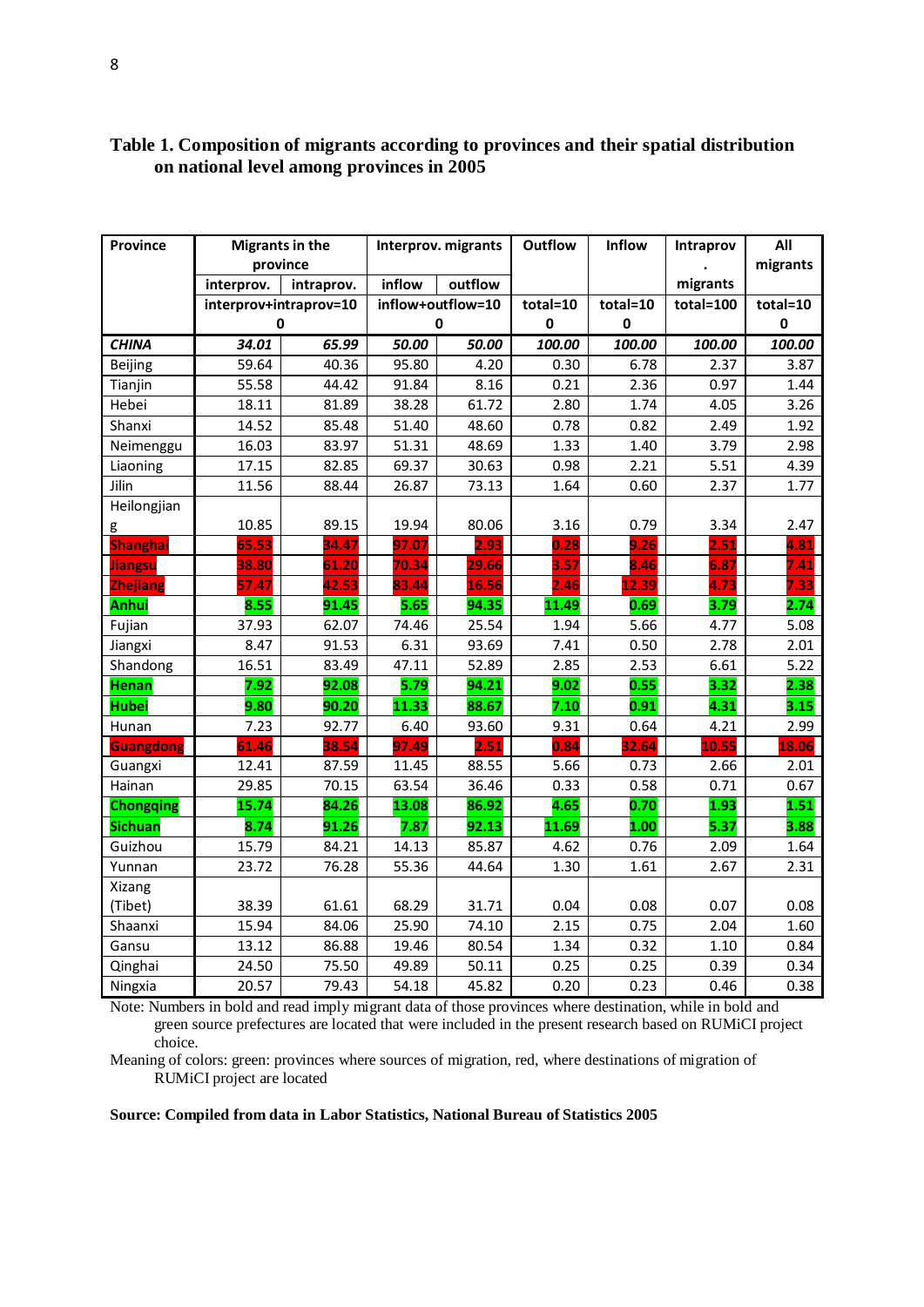Map 2. shows the exceptional role that coastal area plays as destination for this huge floating labor force: the ratio of migrants that entered these provinces is dominantly higher than that of those who leave to other places from coastal provinces. Migrants entering these provinces are over 80 percent of all migrants moving across provinces. From the opposite point of view, Map 2 reflects the fact that regional sensitivity does not emerge only at destinations of migration but also at sources of outward migration. Central and western regions are sources of over 80 percent of all outward migration (See Table1.).



**Map 2. Distribution of migrant workers by provinces according to the ratio of those leaving the province for other provinces and those coming to the province from other provinces (outward+inward migrants = 100)**

Map 3. demonstrates that coastal provinces are in special position as the share of migrants that move across provinces is larger within the coastal provinces than that of those who move within the given provinces. Except for Ningxia, at all other places local migrants moving within their own province are in majority.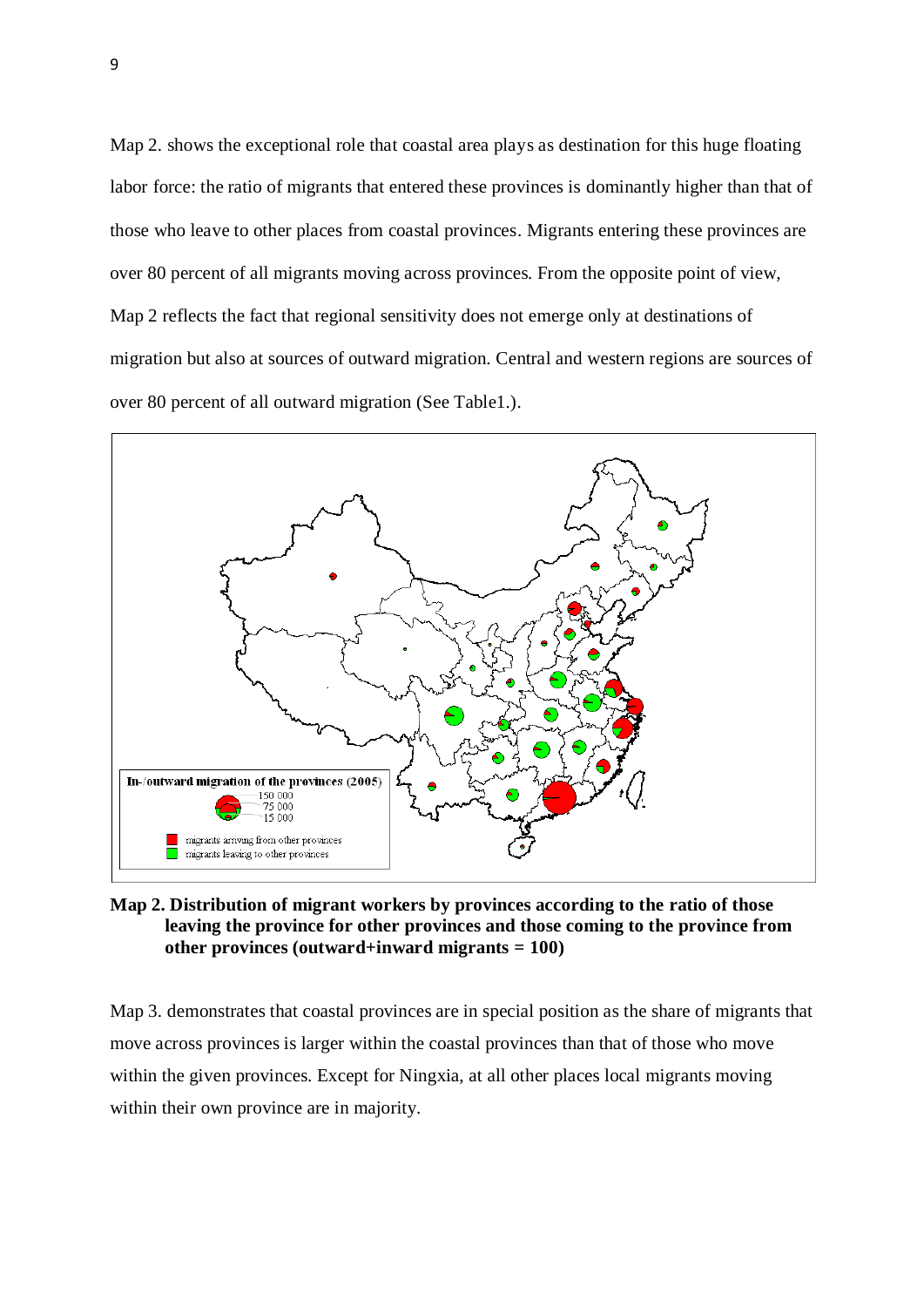

**Map 3. Distribution of migrant workers by provinces according to the ratio of those coming from other provinces and those moving within the province (inter + intraprovincial migrants = 100)**

Thus, institutional reactions to crisis and their differences are important both at destinations of migration due to their adaptation efforts to external pressure, and at sources of migration due to their adaptation constraints to internal consequences of external pressure. It would be ideal to have similar provincial level up-to date data to examine the dynamics of migrant flow during and after the crisis period. Still, we are fortunate to have a national level estimation from Chan about the impact of the crisis on migration. According to his explanative table (Table 2, Chan, 2010, p. 15) there were 140 million migrants in late 2008. On January 2009, half of the migrants (70 million) returned home, the other half remained at the destination locations (supposed having kept their jobs). From those 70 million who returned home in January, 56 million went back to the cities in February and March 2009, but 11 million of those did not find jobs. From the 14 million who remain and seeked job at home only 2 million could re-enter work and 12 millions remained jobless. All together 23 million workers were jobless between 2009 February and March, estimated to 16 percent of unemployment among migrants compared to around 4 % of urban unemployment.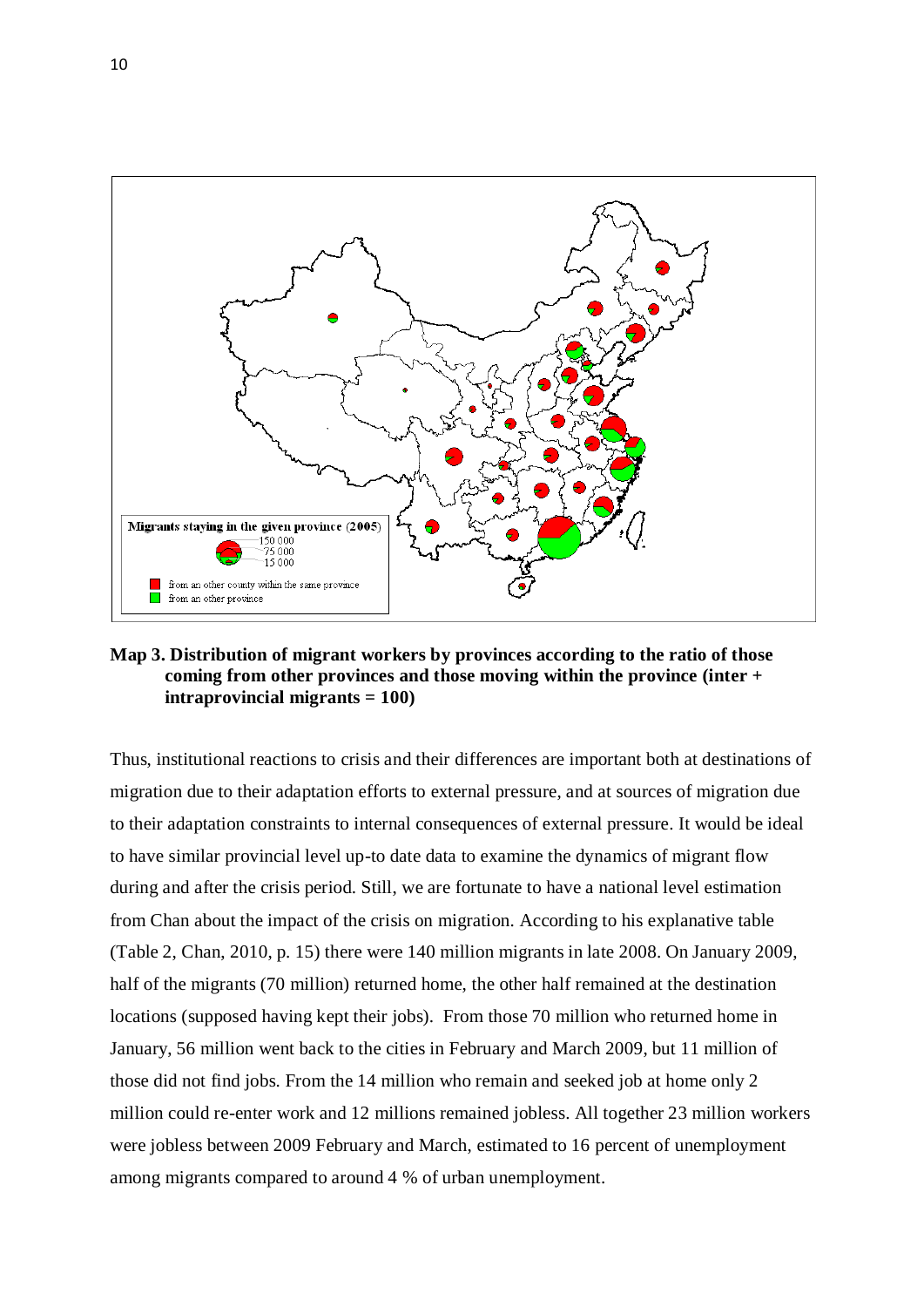Indirectly, all these numbers suggest a very high possible external and internal adaptation pressure on the power structure on national level, even if tilted down to local governments. However, high migrant unemployment ratio prevailed only during January and March, and according to further estimations it has dropped to 3 percent after the peak of the crisis. Moreover, also GDP, internal demand and exports and imports started a recovery after the first quarter of 2009 according to the above World Bank data.

Our research covers that short period from the last quarter of 2008 to March 2009 and adds some month before and after it based on interviews and new-paper exeprts. This way we hope to shed some light on the fields, means and periods of sensitivity to adaptation pressures through differences in reactions before, during and after the critical period. Thus the paper deals with three phases: (a) the period before the crisis from July to September 2008, (b) than the deep crisis period from October 2008 to March 2009, and (c) the first part of the recovery period from April 2009 to the end of the year.

The structure of the paper is the following: first we give a general picture of the methodology, than detail the economic context of the chosen prefectures in which the impact and actions took place. In the next chapter we analyze the characteristics of actions and common traits and their differences between source and destination cities of migration. Next we analyze the sensitivity to the crisis before, during and after the critical period and differences of this sensitivity between source and destination cities. In the following section we shall reflect on the behavior of migrants in the context of adaptation pressure and economic and social policy actions. Finally, all this will be evaluated from the point of view of transformation of the economic, social and political sub-fields.

#### **Methodology: advantages and handicaps**

This paper contains partial results of a research that was complementary to the survey of Rural-Urban Migration in China and Indonesia (RUMiCI). It was jointly carried out by the Institute of Economics of the Hungarian Academy of Sciences and Department of Economics of the School of Economics and Business Administration (SEBA) at Beijing Normal University. It is based on statistical datasets of RUMiCI and NBS, scholarly papers, newspaper content analysis on 16 surveyed prefectures<sup>5</sup> and 15 interviews with several officials of the Ministry of Labor<sup>6</sup> at prefectures that are sources and destinations of migration subjects of the RUMiCI longitudinal survey.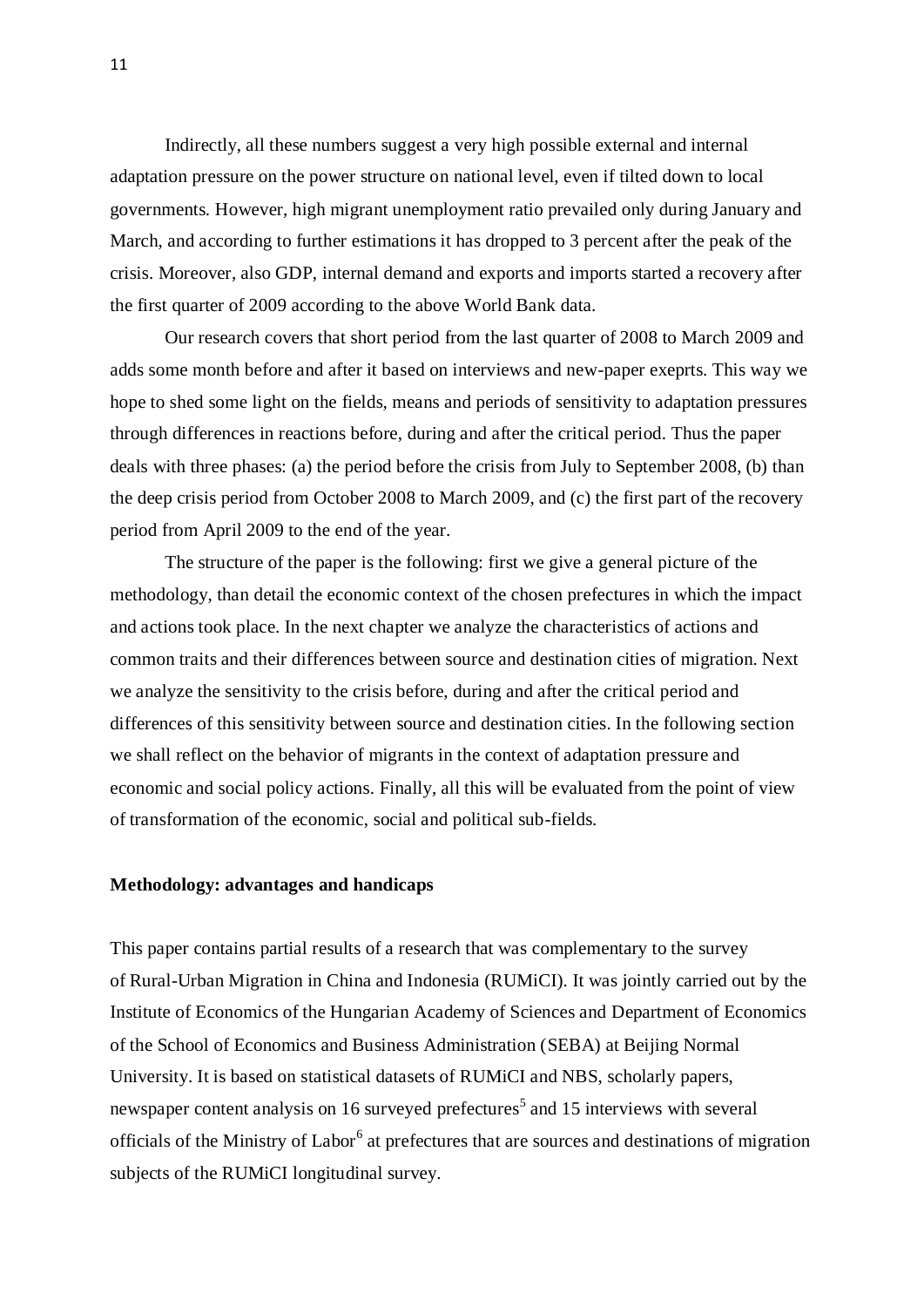Advantages of the used methods raised a unique chance to highlight the concrete economic policy background of migrant move during the crisis, the locally emerging tensions, the local motivations and local adaptation efforts to emerging tensions. It gave the chance to point to the fields of sensitivity in adaptation, the concrete measures, differences in strategies of decision-makers before, during and after the crisis, the differences in behavior at source and destination cities, the motivations for collaboration and thereby the propagation of information and behavior.

However, data-set, newspapers and interviews carried substantial handicaps as research materials. Statistical data are partially outdated, since last migration census is of 2005. Moreover, at the time of writing the paper only results of the 2007 RUMiCI data were available, so the analysis of migrant flow as a reaction to crisis was as to the present impossible. Concerning newspaper analysis we had to cope with the fact that we are transmitting hard data of coding results based on soft material, depending on individual selection of news and their judgement. We also had to acknowledge that published news are not necessarily overlapping real actitivies in any form. Moreover, since the number of interviews was few, the number and position of respondents varied, thus, comparativity was low. Advantages and handicaps however, both served as experiences for putting new research questions and helped the formulation methods of a more complex project on this field.

## **Overall context of considered prefectures**

Map 4 contains the source and destination cities of migration that RUMiCI project has taken into consideration for the 5,007 households and 8,403 migrant workers in those households. <sup>7</sup>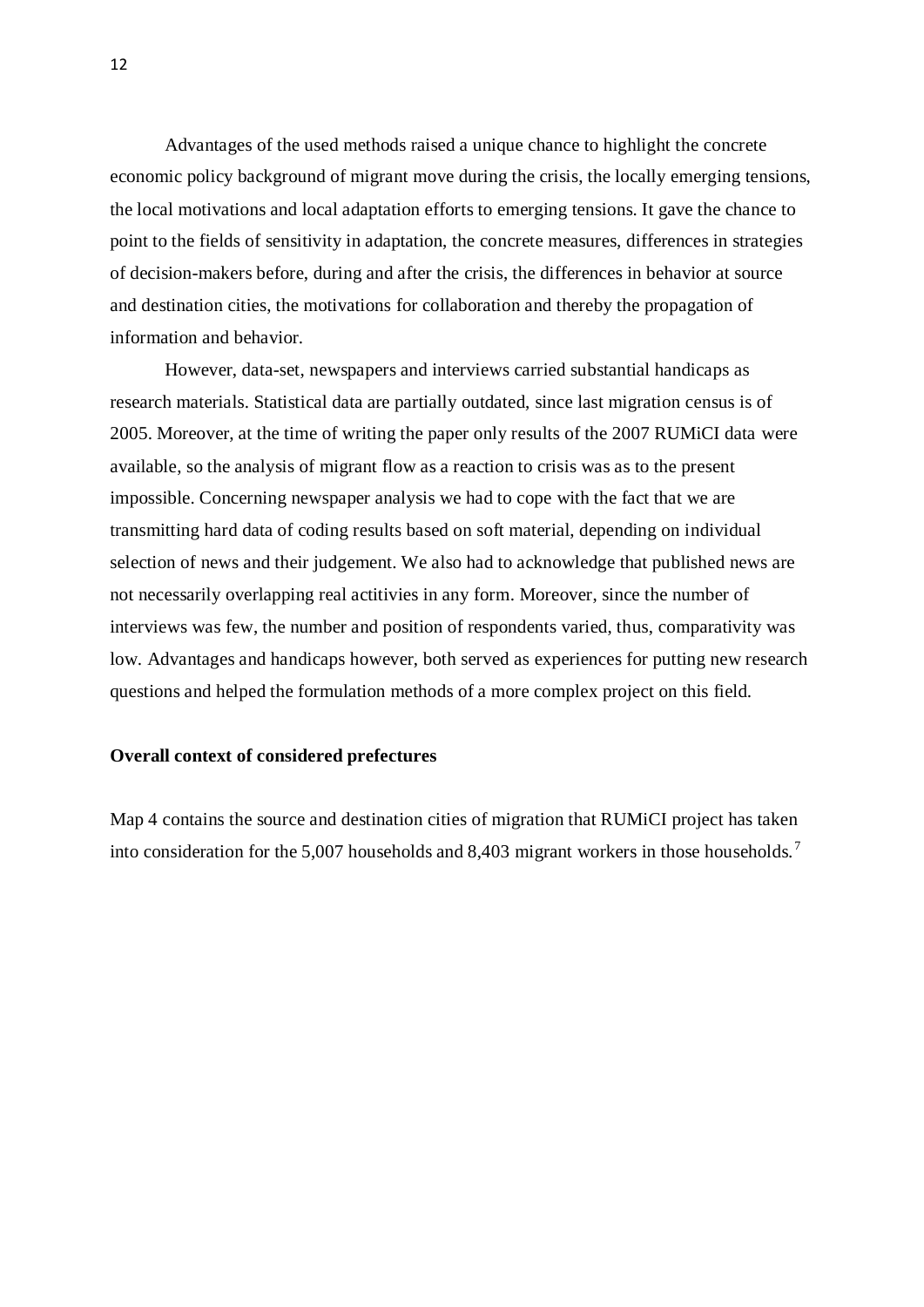

## **Map 4: Spatial location of chosen source and destination prefectures of migration by the survey based on the RUMiCI project**

The next three diagrams show an overall picture about the RUMiCI sample  $8$  of the 16 cities together, considering the 8403 migrants. Diagram 1 demonstrates that migrants were working overwhelmingly at manufacturing, whole-sale and food processing sectors in 2007, and only 9 percent at construction industry. This draws a somewhat different picture compared to the generally accepted one where manufacturing and construction industries are said to be the most frequented sectors by migrants. The difference among the general view and the survey results might emerge from the differring sampling methods or the bias caused by the inclusion of source cities. Diagram 2 reflects the distribution of company size the migrants work at. The picture overlaps other surveys and our interview results. Migrants were overwhelmingly working at medium and small enterprises: 55 percent in ventures below 100 persons and 70 percent of them at enterprises below 1000 employees. This already has a consequence how the next diagram would look like, striking the share of migrants according to ownership of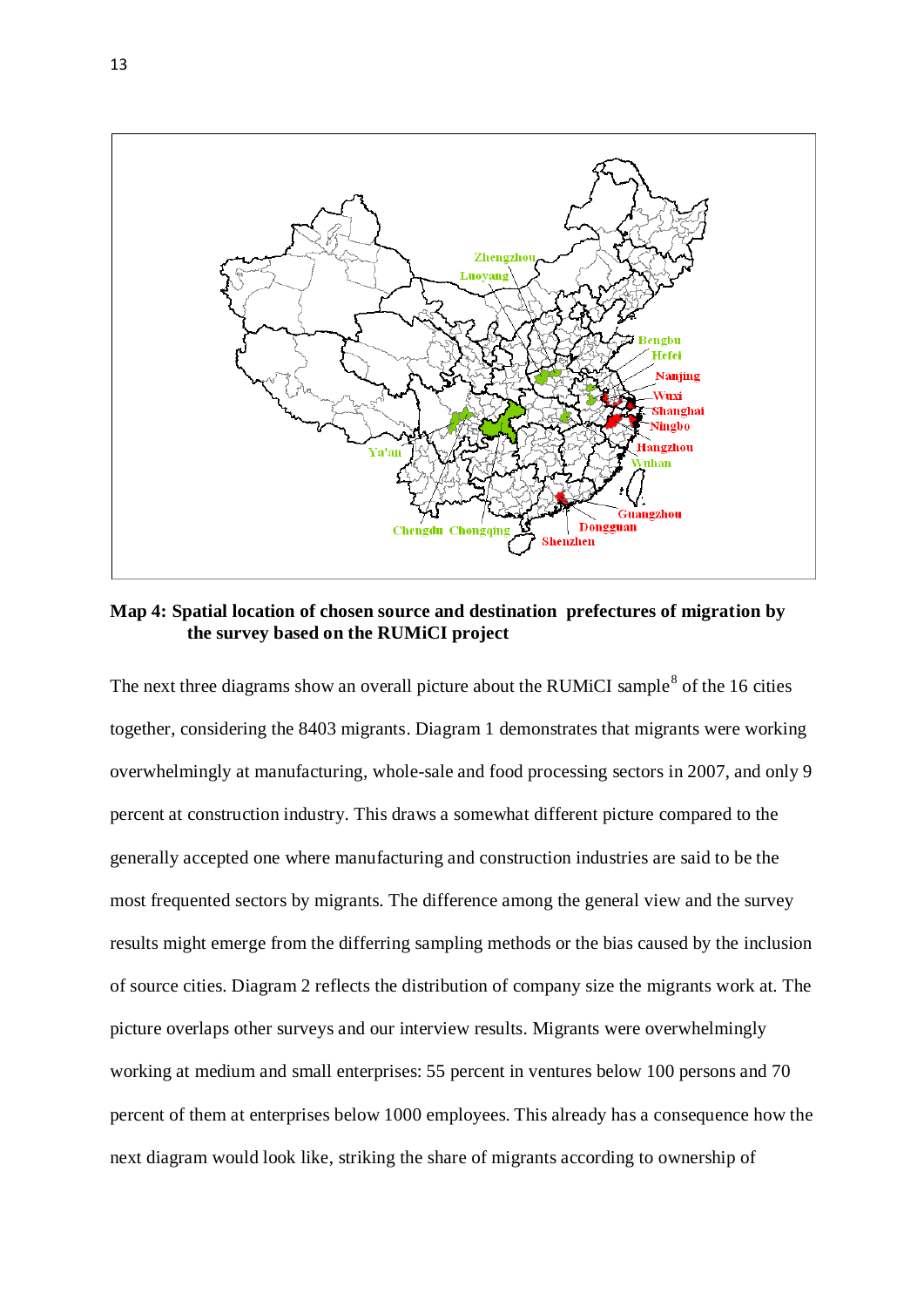enterprises they work at. 75 percent of migrants worked at private enterprises in 2007, of which the sample contains only 4 percent of foreign enterprises (foreign owned or controlled), 35 percent of domestic private ventures (privately owned or controlled) and 36 percent individual business. Ratios would be certainly different if distribution would have been calculated based on a different sampling method, or according destination and source cities, but due to the small basic numbers of the sample, seaparate percentages would be statistically irrelevant.



**Diagram 1. Sectoral distribution of migrant workers in DUMiCI dataset (2007)**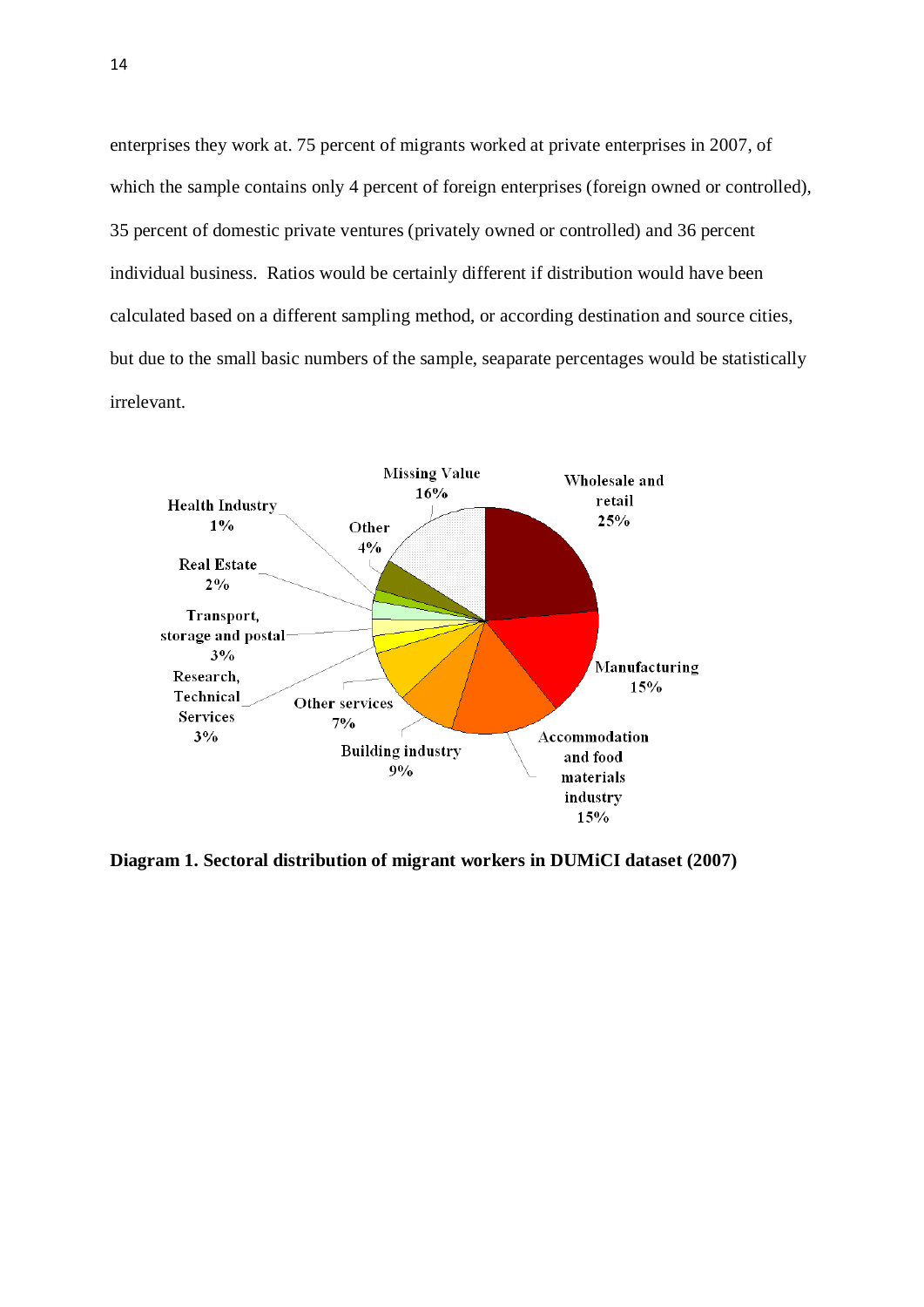

**Diagram 2. Distribution of migrants according to the size of economic units based on RUMiCI dataset (2007)**



**Diagram 3. Distribution of migrants according to ownership based on the RUMiCI dataset (2007)**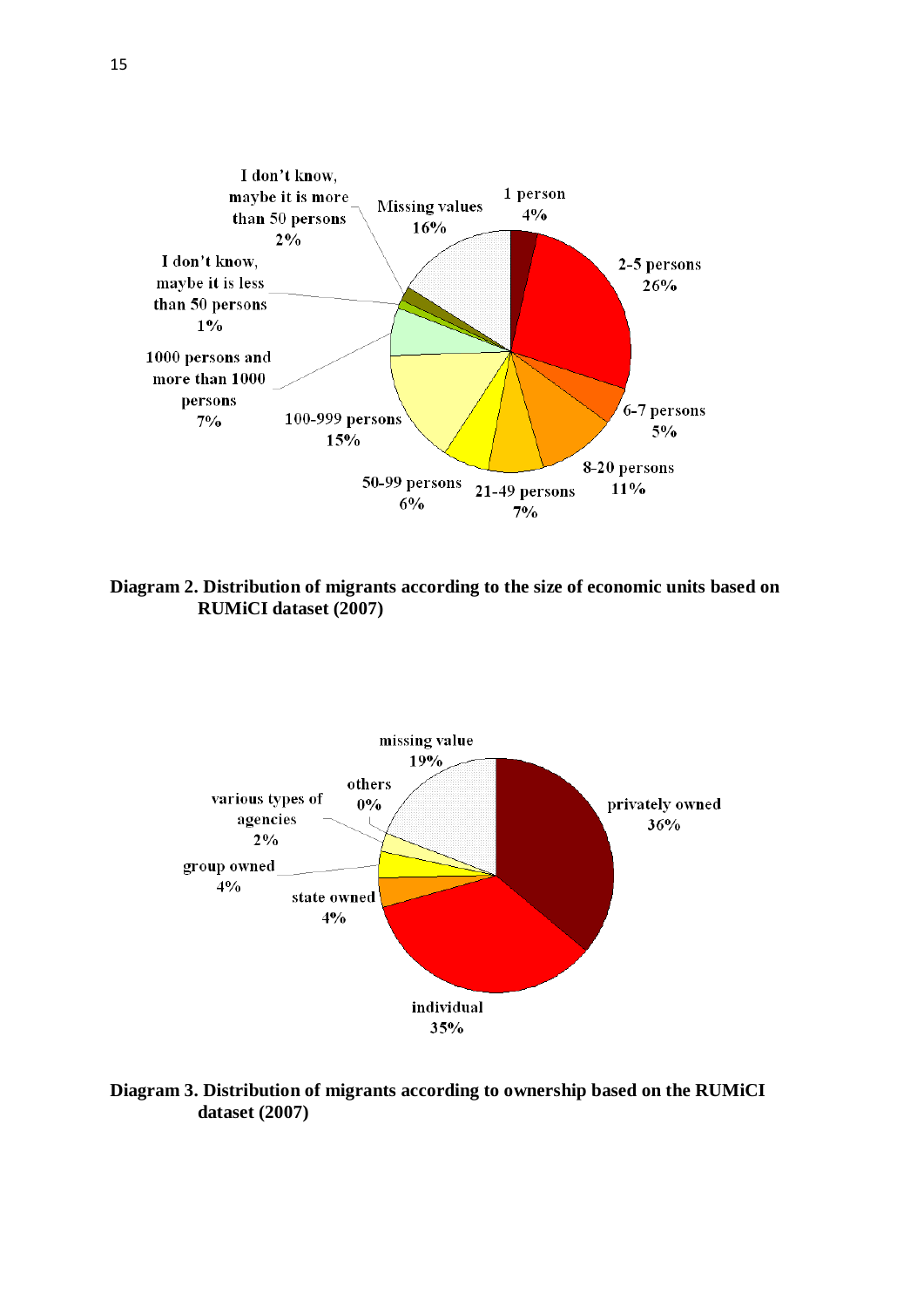#### **Economic context and reactions at sources and destinations of migration**

Disassembling overall picture according to recipient and source prefectures, we meet the well known large differences between coastal and inland regions. We can experience this in the level of economic development regarding GDP/capita (Figure 3.), in the importance of foreign trade activities in Export/GDP and Import/GDP (Figure 4.).<sup>9</sup> Economic development and foreign trade is reflected also in the differences of migrant employment in 2007 and the number of laid-off of migrants in 2009 (estimated by Kong et al, 2009, tables 12.1 and 12.3) (Figure 5).<sup>10</sup> The higher number of layoffs occurred at provinces where the share of interprovincial migrants is dominant (See Table 1).<sup>11</sup>



**Figure 3. Per capita GDP of cities of destination and sources of migration (2008) Source: Michingan University China Data Center database**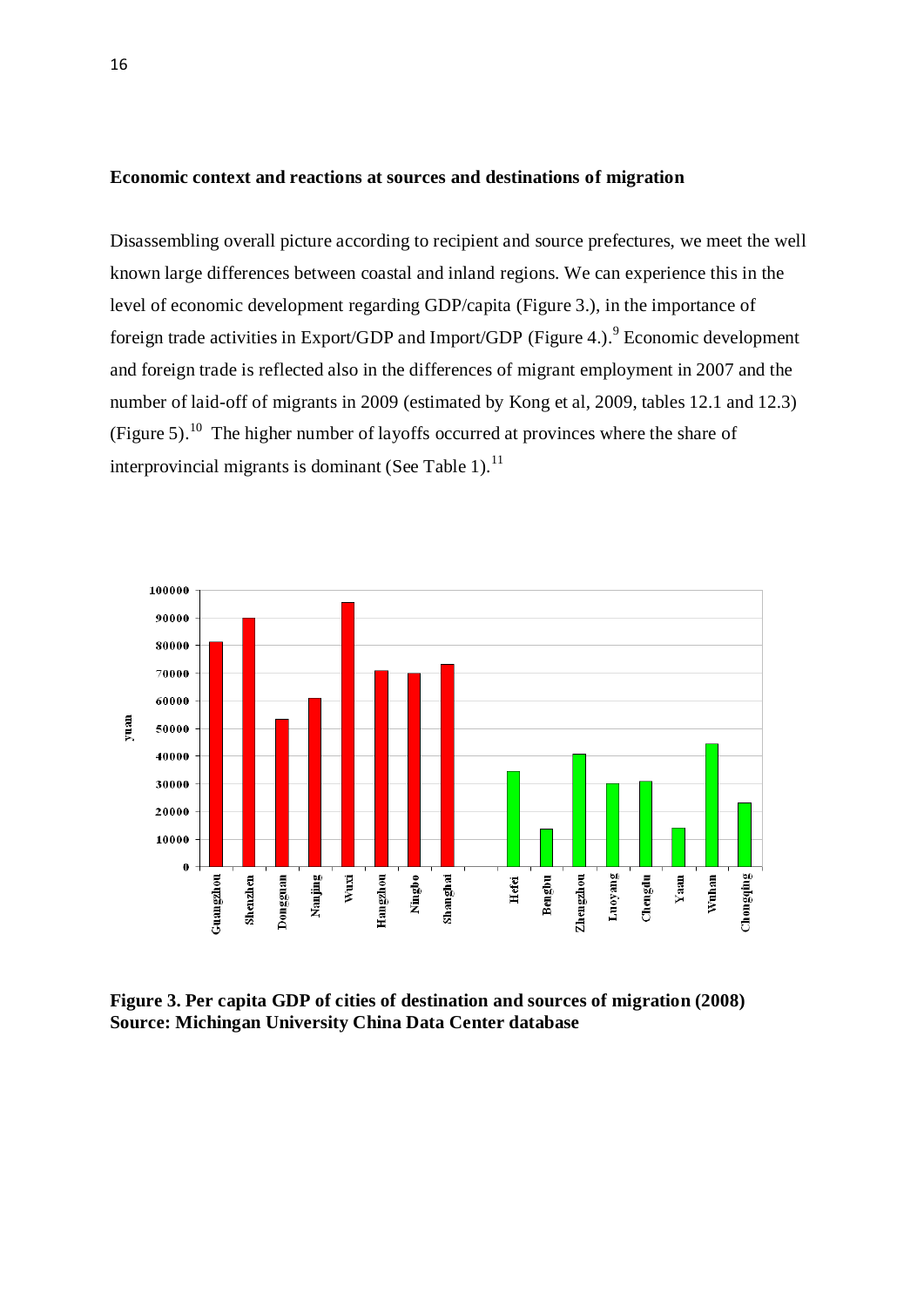

**Figure 4. export (left) and import (right) comapred to GDP at destination and source cities of migration in 2007 Source: Michigan University China Data Center database**



**Figure 5. Number of migrant employment (2007 census data, left) and migrants laid off (2009, right) in destination and source cities of migration Source: Meng et al, 2009, transformed into diagrams from tables 12.1 and 12.3 p. 240- 4)<sup>12</sup>**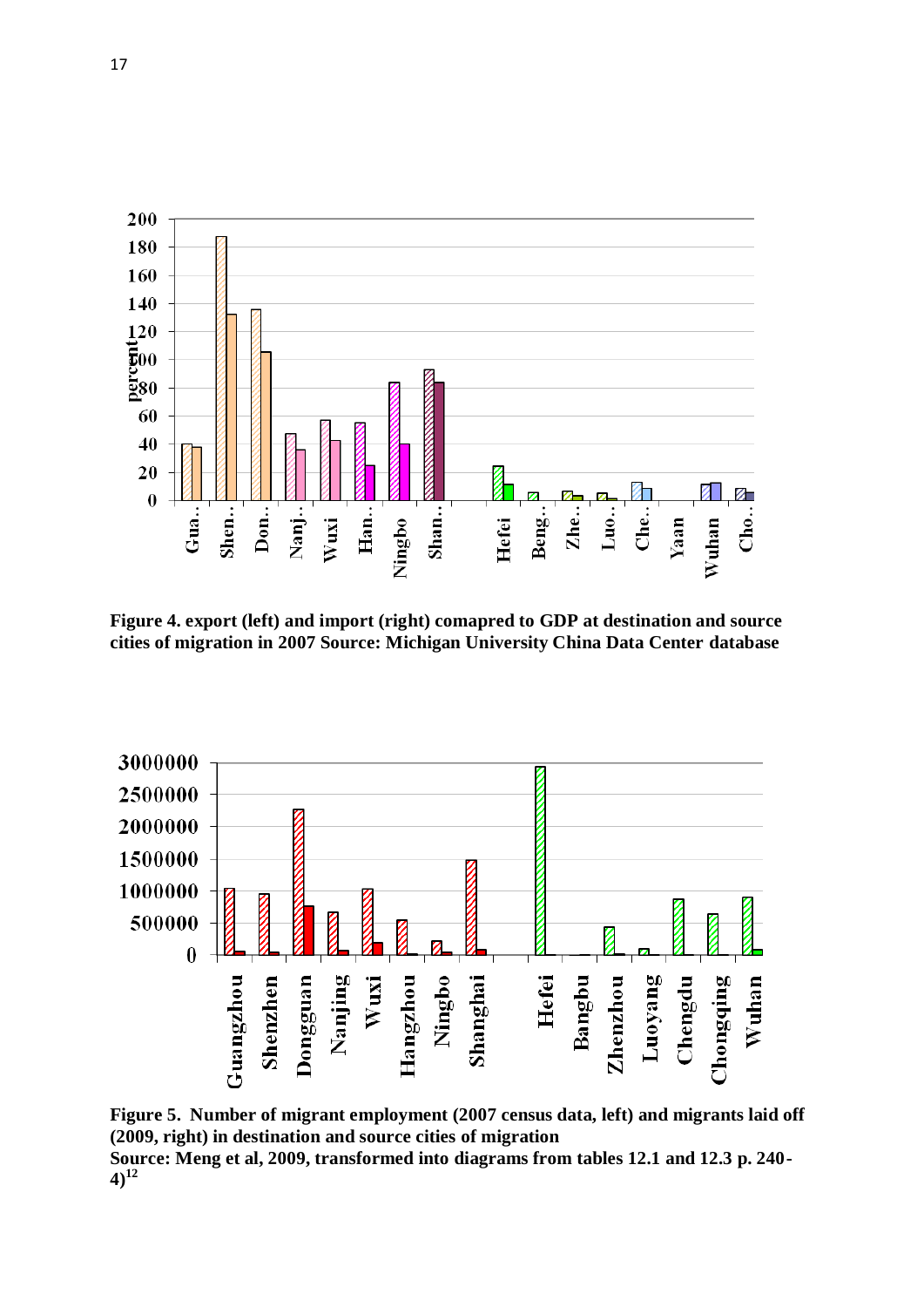The most sensitive economic units to the crisis were located at coastal destination cities: export oriented, foreign and private SMEs (Liu, 2009, p. 2). Unfortunately there is no reliable statistical data on the bankruptcies and close-downs versus the creation of new enterprises. Data is also missing on the number, profile, in the structure of worker absorption, domestic or export orientation, ownership, size, profit and taxation of shut down and newly funded enterprises. Interviews with local labor ministry officials do not provide enough information. They also undervalue the importance of bankruptcies. Officials stress that bankruptcies and shut downs did not exceede the normal magnitude of a competitive process. Interviews however have revealed several methods of enterprise survival, overarching the critical period: temporary shut-downs, wage decrease, partial cut off of working time (in both sending and recipient prefecture), lay-offs, fewer new employments, delayed payment, dismissing workers earlier to national holidays, decrease of overtime work etc.

Interviews also reveal that some exporting branches accomodated flexibly by shifting easily to domestic market. Flexible shift however also needs time.<sup>13</sup> Accommodation by large enterprises is said to have been smoother than that of SMEs. According to intervies, overwhelmingly no brand, raw material processing and assembling enterprises, employing migrants of low level education were more sensitive to declined orders, even if temporary. They also had less room for maneuver in profit margins and less chance for overarching the time with several tactics until orders reemerge. In some places privately owned domestic enterprises were more sensitive, in other places foreign owned ones. In Nanjing the state owned enterprises that were more export-oriented were more sensitive, but less flexible to reorient production. Newly funded enterprises were said to be created in equipment manufacturing industry, and service industries. According to interviewees, they do not resemble prior ones in labor intensity, in technological level, suggesting different requirements of education, skill and age structure in migrant workers demand, supported by local government tax and other incentives. On the other hand, low-end SME-s are transferring production to central and western provinces attracted by local source prefectures' varied incentives.<sup>14</sup>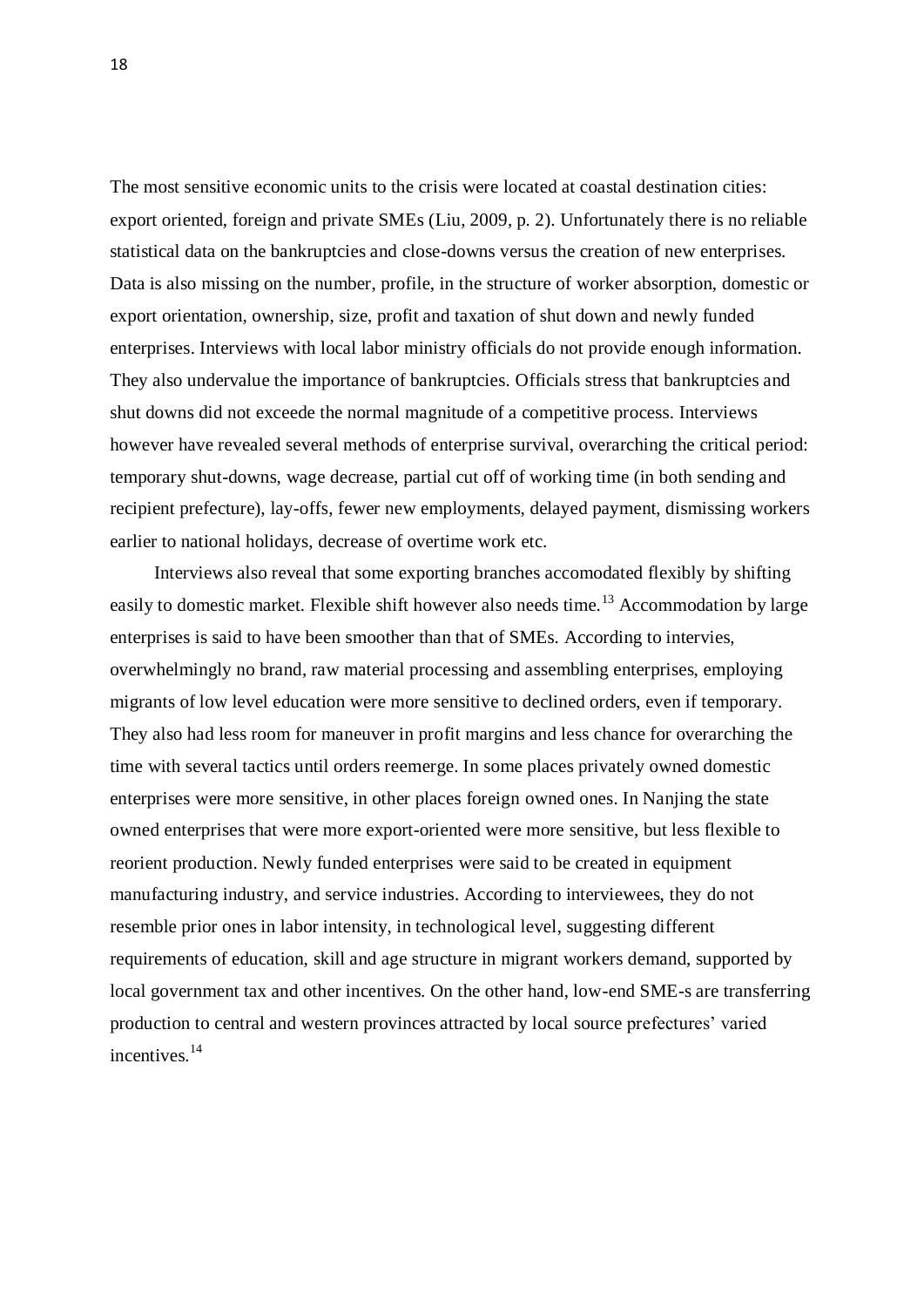#### **Economic policy reactions to crisis at source and destination cities**

Behind these competitive phenomena were the intensive backstage activities of central, provincial and prefecture level governments on social, economic and political fields.<sup>15</sup> Actions varied in kind: introducing the large-scale stimulus package with focus on the development of central and western regions and absorbing labor-force, freezing wage levels at central government's permit, compensating enterprises loss in several ways, enhancing bank loans, re-introducing tax-rebates, increasing actions of free training to workers, enhancing individual businesses for migrants, forming government funds to compensate wage arrears, easing burdens for survival of SMEs by exempting from, or postponing the requirements of social security taxes, collaborate with sending prefectures to regulate migrant flow, <sup>16</sup> constraining mass layoffs through defining the ceiling layoffs at one time, and ordering compulsory report to authorities if the number of laidoffs was higher than predetermined and so on.

The spectrum of different measures taken during the researched period according to interviews and newspaper analysis was wide: we could find altogether 47 kind of published measures taken on social and economic fields and migration. However, the frequency of these measures was concentrated towards relatively few types. *<sup>17</sup>*

The question is whether authorities reacted routinely or some new characteristics emerged as a reaction to the impact of crisis? Did these characteristics differ according to origin and destination cities?

## **Common traits and differences between origin and destination cities groups <sup>18</sup>**

In fact, interviewees stressed that crisis came all of a sudden so they did not have time to prepare to the impact. The spectrum of different measures taken during the researched period according to interviews and newspaper analysis was still wide: we could find altogether 47 kind of published measures taken on social and economic fields and migration. However, the frequency of these measures was concentrated towards relatively few types<sup>19</sup> and also the nature of these actions was quite characteristic.

According to the available news exeprts, both source and destination cities groups reacted overwhelmingly on social rather than economic purposes<sup>20</sup>. They were concentrating to compensate direct social impacts of the crisis rather than economic, strengthening former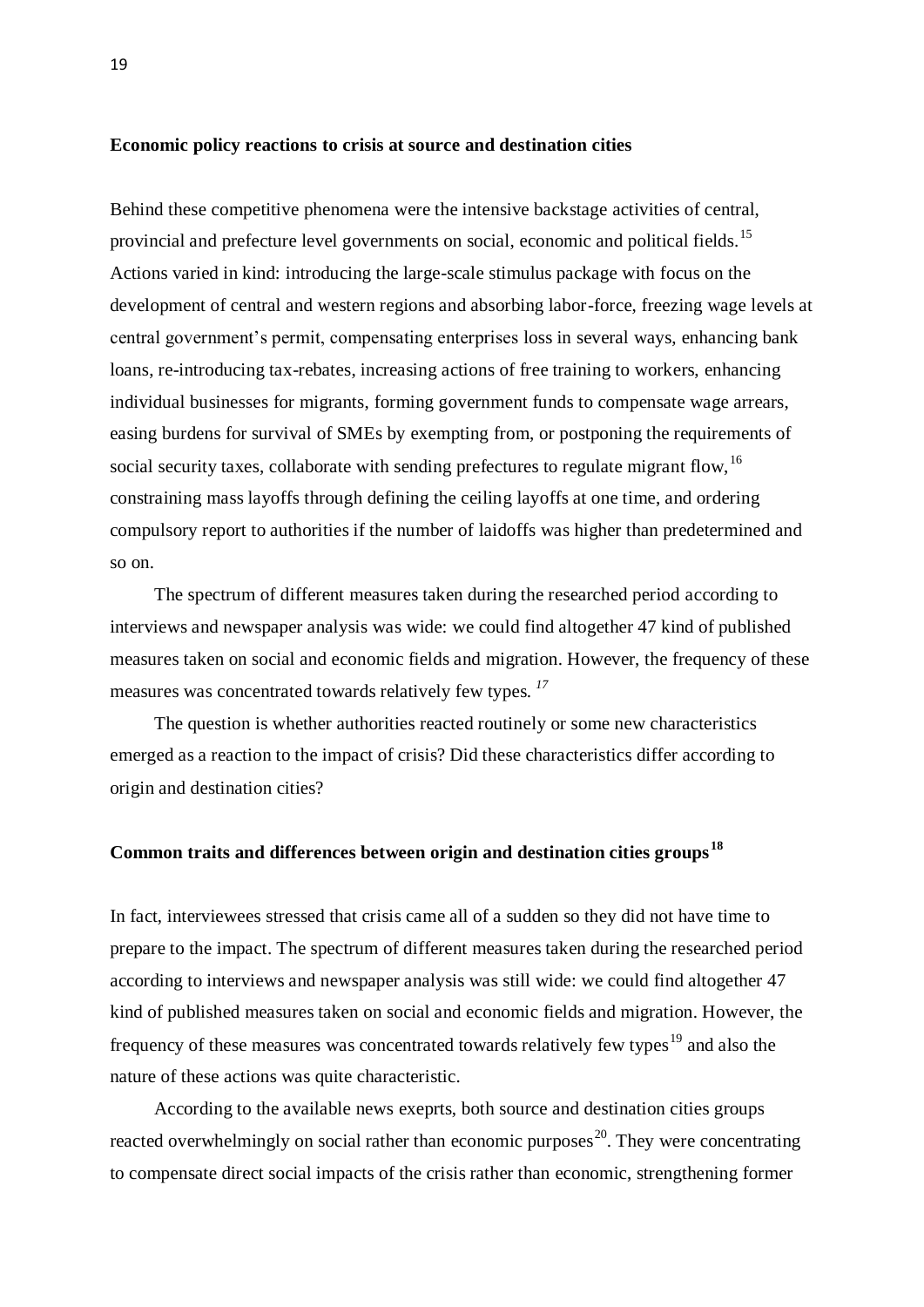functions and occasionally creating new measures within the state apparatus rather than new organizations. They were oriented in helping to create individual businesses, that is also more socially than economically motivated action, and rather towards SME developments than towards strategic economic state owned units. Concerning the impact of the measures, it also appears that published state interventions pointed more frequently toward enhancing market environment rather than increasing power network on social fields of economic transformation.

Interviews reveal that practically none of the respondents confirmed that solutions were monitored among neighboring destination or source cities or provinces, fitting to the lack of horizontal relations in general. However, several interviewees reported on regular cross relations between source and destination cities over the regulation of migrant flow. This general picture, however, becomes more subtle if we take destination and source cities of migration apart.

Despite the above common traits the perceived ratio of the above characteristics based on the frequency of occurrence is different between source and destination cities' groups. Though calculations are done for individual comparison of each group, for reasons of extension we shall only draw conclusions only on their mutual comparison. Comparing the two groups, differences between cities of source and destination of migration emerge in the higher frequency of source cities activating central and provincial authorities, directly involving the local financial sphere, by using prefecture level banks for resource distribution to enterprises. We can also conclude on their higher frequency in using central and provincial entities for resource distribution than at destination cities, and lower frequency in distributing resources from administrative budget compared to destination cities. At sources of migration, new measures for new purposes are more frequently used overwhelmingly for short-term impact, while at destination cities overwhelmingly old measures for new purposes were used for dominantly long-term impact. Though overall both groups contributed to the transformation by increasing the competitive field rather than the network, measures at sources of migration, at least in published actions, contributed to the expansion of the network twice as frequently than that of those of destination cities. All in all, surce cities, based on the published news seem to work as a more "traditional" power structure nested in the complexity of the economic and political and social context, contributing more weakly to the competitive field during the examined period.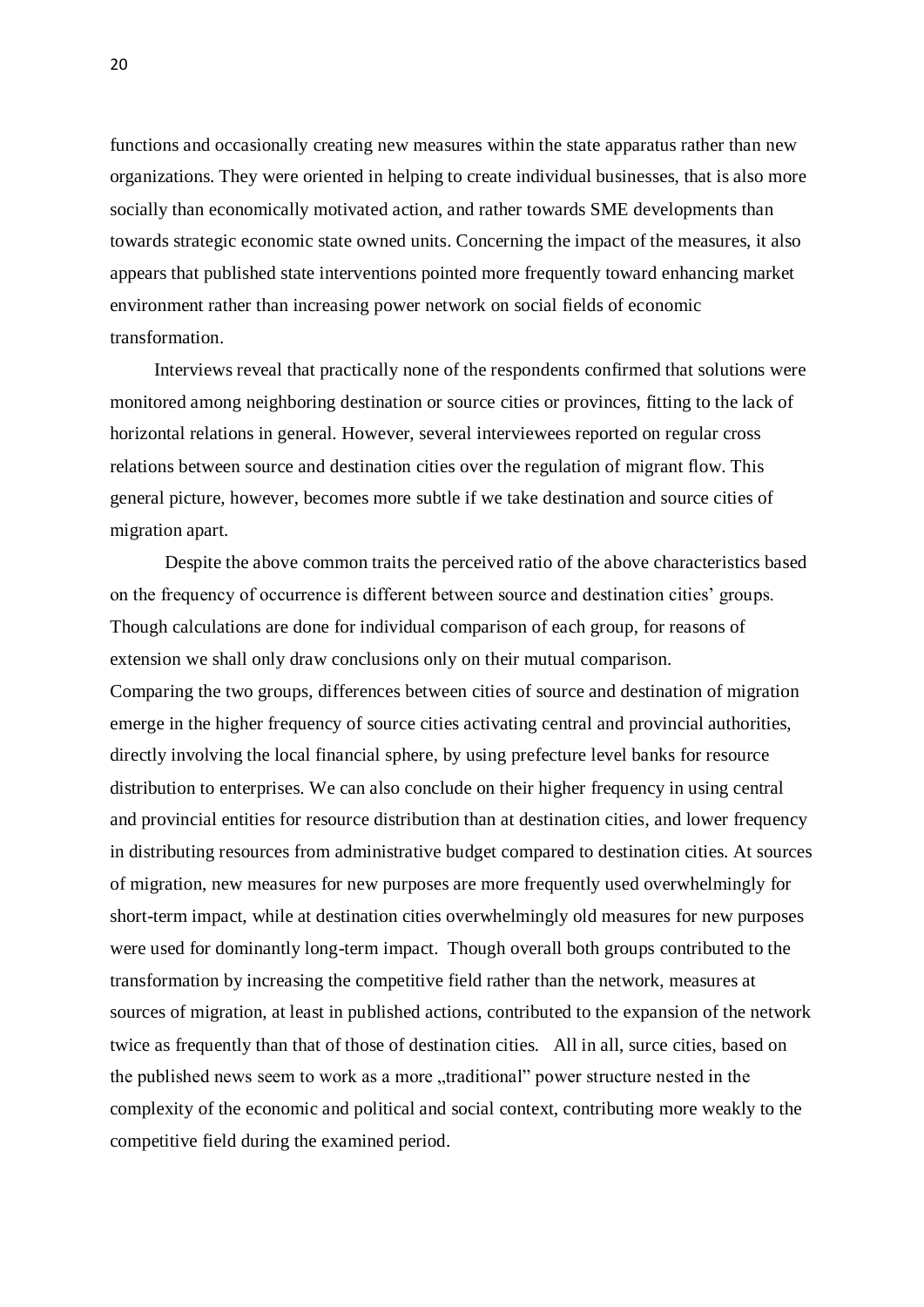Two further questions emerge: can we find changes in the importance of implemented measures before, during and after the crisis? If yes, do these changes differ according to source and destination cities?

# **Sensitivity to the crisis in the dynamics of actions comparing sources and destinations of migration**

In order to find answers to the above questions, we have reordered the news of the two groups according to publication date, and separated them into three periods:

- (1) 2008.07 to 2008.09 when global crisis was developing,
- (2) 2008.10-2009.03 when global crisis hit and started vanishing and
- (3) 2009.04 to 2009.12 the period after the crisis until the end of the year.

The total number of the kind of measures publicized in the period before crisis, during and after it at source cities was 30, 335 and 153, while at destination cities were 58, 253 and 81 respectively. These numbers show the much higher absolute amount of propagated measures during the short crisis period that even if divided by the respective months shows the same accumulation characteristics. This naturally could be as much a publication strategy as the reflection of real actions. This is the handicap of such analysis.<sup>21</sup> Let us take 100 percent the frequency of mentioning all measures in each period. Measures are ranked according to the share of the frequency of the given measure in each three period in decreasing order of the frequency of shares. We shall get three columns, representing each period's share rank of measures. Than we have compared data in each raws classifying their dynamics into five groups,  $^{22}$  from which we are putting stress on the changes in the crisis period: the sensitivity of authorities to crisis period through the higher share of some measures during the crisis period, or declining importance (share) of some measures during those six critical months. Going through the five different classifications, we practically did not find common type of dynmacs among the three periods in individual measures. Taking the size of the share as importance in one period, results at source cities of migration show the following:  $^{23}$ 

Common dynamics pointing to common sensitivity in both groups occurred only in two cases: in the case of job security measures by constraining enterprises, that have increased share during the critical period and than dropped again. The other was job security measures by subsidizing enterprises not to lay off workers. Their share has increased consecutively in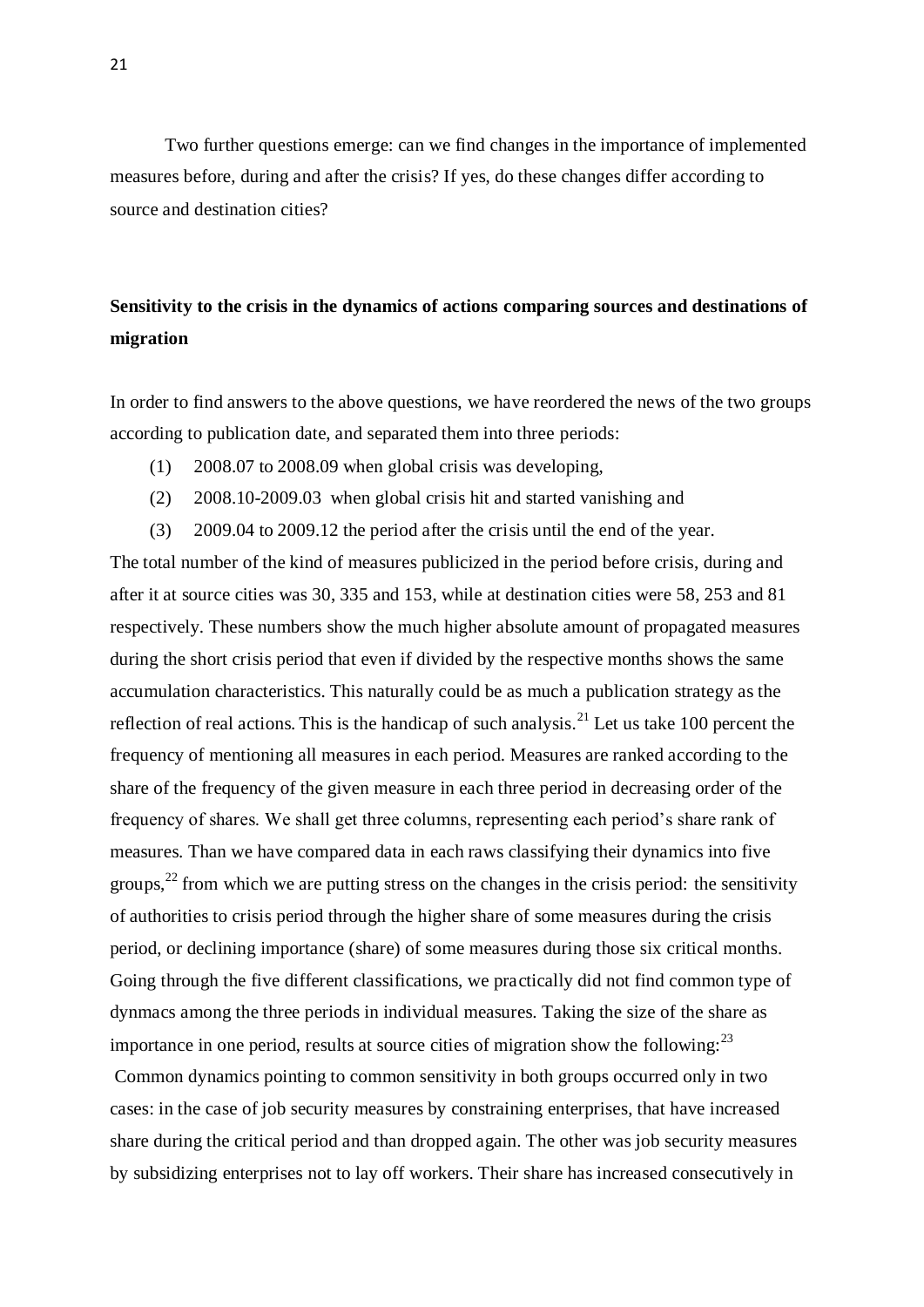all the three periods. Differences thus are manyfold in the dynamics of measures in the two groups.

Sensitivity at source cities grew somewhat towards state programs potentially meaning sources distributed from above, such as key projects, economic infrastructure, realestate development, central stimulus packages. Meanwhile, sensitivity temporary dropped towards local economic solutions with social connotations, such as the most important measures directly reflecting on economic conditions, for example, dealing with SMEs, individual business, microcredit and export incentives. We did not get answers to the background of these phenomena in the interviews, most importantly, because unfortunately, results of the news-paper analysis did not pre-empt interviews.

Sensitivity at destination cities in the critical period is very different: sensitivity increased during the crisis to social issues related to employment, such as subsidizing directly workers for job security, constraining economic units in uncontrolled lay offs with administrative measures, and locally financed economic projects, such as improving economic infrastructure, dealing with SME development and dealing with key enterprises. Meanwhile, we suppose that sensitivity became lower towards laid off migrants, since sudden economic and production decline does not require those measures. Our supposition is based on the dropped share of such issues as retrainment, social security, social infrastructure, tax reductions and outsourcing. To verify the reliability of these conclusions and understand their reasons we would need further interviews based on this newly acquired knowledge.

Based on the above characteristics, two further questions arise: in what way did these measures contribute to the process of system transformation? Are there any differences among them during the three periods and between source and destination group?

## **Common and different traits in the sensitivity to crisis in the dynamics of the nature of measures**

Interesting common features arise in several respects pointing towards a number of similarities in the nature of reactions to crisis<sup>24</sup>. We did not find any measure that would have had continuously growing share in both groups, and we have found continuously smaller shares only in the activity of lower than prefecture level administrations. However, during the short critical period both temporary higher sensitivity and lower sensitivity to crisis show several common traits. At both groups the higher is temporary frequency in the critical period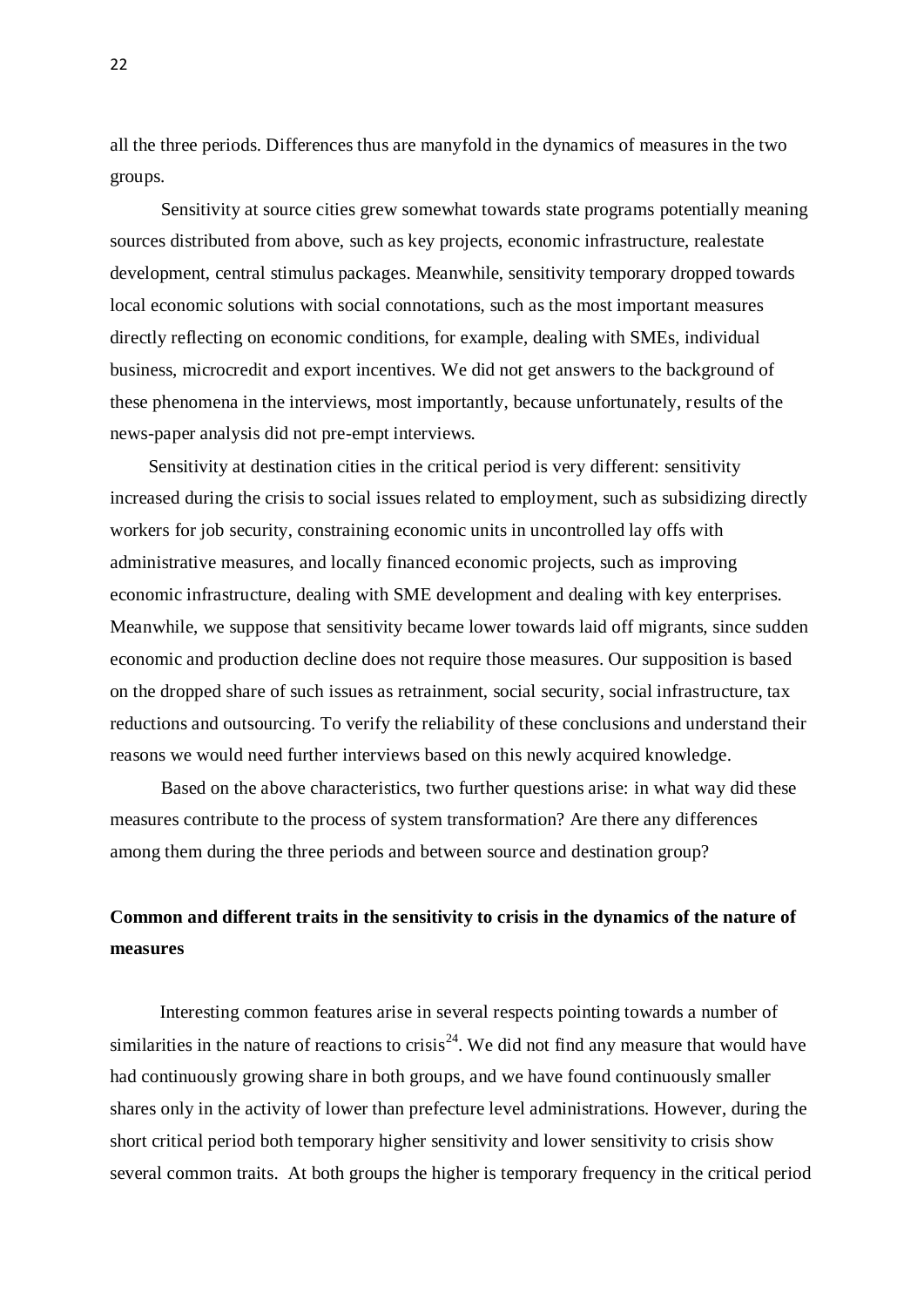of those news that mention initiatives of higher level authorities both central and provincial, with political sphere of activity of those institutions involved, the implementation of using old measures with old purposes and the also the frequency of measures increasing the network's activity and expansion. Adversely to the previous measures, the transitory frequency of publication drops in both groups in cases when the initiator is the prefecture level, when new measures with new new purposes are used, of measures that slow down the expansion of the competitive field, or slow down the expansion of both competitive and network.

Differences emerge in the nature of all other measures. We shall pay special attention to those measures that show the differences during the critical period: first of all, it appears that at source cities more administrative activity occurred from all administrative levels jointly and individually as initiators, also occasionally involving other institutions from political, financial and administrative fields with heightened frequency in joint actions. Meanwhile, the frequency of administrative organizations as resource distributors dropped, as did that of the impact of measures on the expansion of the competitive field. The frequency of new functions increased with temporary larger share of both short and long-term impacts. The heightened frequency temporary slowed down the retreat of the network, at source cities of migration, also meanwhile slowing down the expansion of the competitive field, and with those, the speed of transformation.

At the same time, at destination group, news about the resource distribution of local administration increased in frequency, so did measures involving lower than prefecture level government actitity, and the frequency of measures with short term impact grew. Measures that slow down the transformation or enhance both fields temporary increased in frequency. On the other hand, administrative activity of prefectures dropped

Comparing the two groups we can conclude that according to available news both groups reacted sensitively and adapted conservatively to the crisis but the nature of these reactions had higher frequency at source cities of migreation. At source cities, the nature of measures was more frequently administrative, different administrative and financial levels were more involved in resource distribution. In both groups, the changing nature of reactions have probably contributed to slowing down transformation, but both changing nature and alteration proved to be short and transitory and therefore reversible with the waning of the impact of the crisis.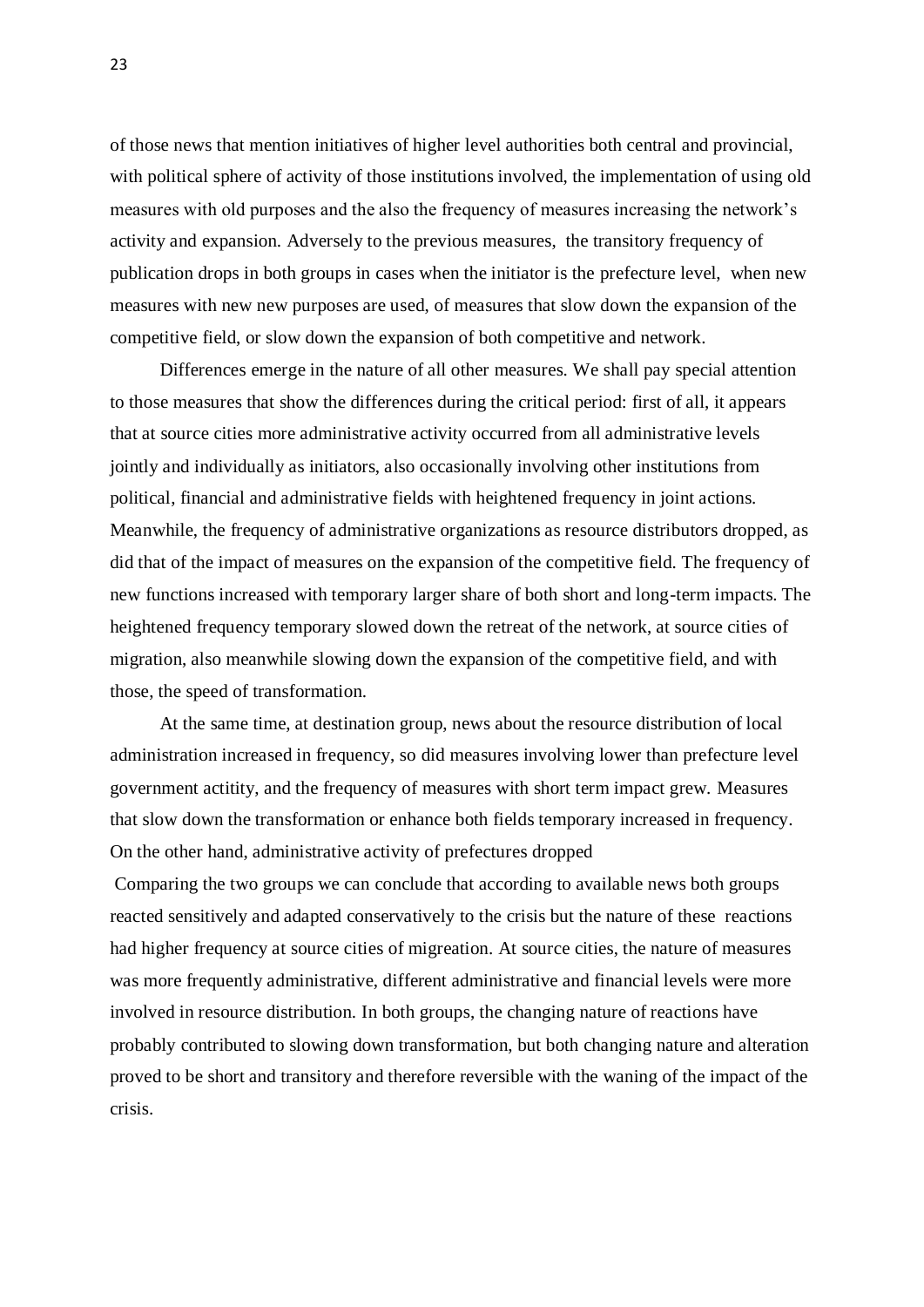#### **Migrant's reactions to the crisis**

How did migrant workers react to the impact and the measures? Frijters, Liu, and Meng argued in 2008 based on the first results of the RUMiCI survey in 2007 that the low level of unrest stems from the high level of realistically optimistic expectations fed by the high level of actual growth. They had a very important remark, stressing that this will last as long as growth persists. (Frijters at al. 2009, p. 27). But this survey was carried out before the crisis and among migrants who had a job, even with drastically lower wages, longer working hours, minimal social security coverage, facing difficulties in accessing public services, allowed in lower level works, outrageous living and working conditions (Li Shi,  $2008$ ).<sup>25</sup>

Still, what happens if economic growth suddenly declines? In the second half of 2008 dramatic external shock hit, protests were on the order of the day in large numbers in those cities, but organized mass grievances did not accumulate and did not propagate throughout China.<sup>26</sup> Scholarly papers, contemporary articles and official reports reflect on increased mass grievances at destination cities due to massive factory closures without paying the workers in full or at all.<sup>27</sup> Interviews relate on increased tensions and grievances at destination cities due to dramatically soaring numbers of wage arrears of suddenly folding enterprises. On the other hand, at sources of migration returned migrants frequently found themselves dispossessed of their lands due to corruption, urbanization and infrastructure campaigns connected to the stimulus package (Chan, 2010, p. 20).

Frustration in both destination and source cities of migration ended up in mass protests and grievances increase in criminality. There are references of dramatically increased number of officially reported mass incidents over 2008 and its massive increase in the first quarter of 2009. In 2008, officials counted 127,000 mass incidents - compared to 87,000 incidents in 2005. Of these cases, 467 involved storming local government departments, 615 attacks on police and judiciary authorities and 110 attacks on government buildings and vehicles. The first quarter results of 2009 reveals a near redoubling of that figure, as officials recorded 58,000 mass incidents - which would amount to a yearly rate of 232,000 (Walsh, 2009).

Interviewees, deny the increase of mass incidents due to crisis which was an expected answer to a politically sensitive question. What could be the supposed reasons why dramatically increased mass incidents did not destabilize the system politically? In his recent book Cai Yongshun defines several trade-off criteria for mass protests to unfold. He also describes the conditions of success or failure of protest in achieving goals using either third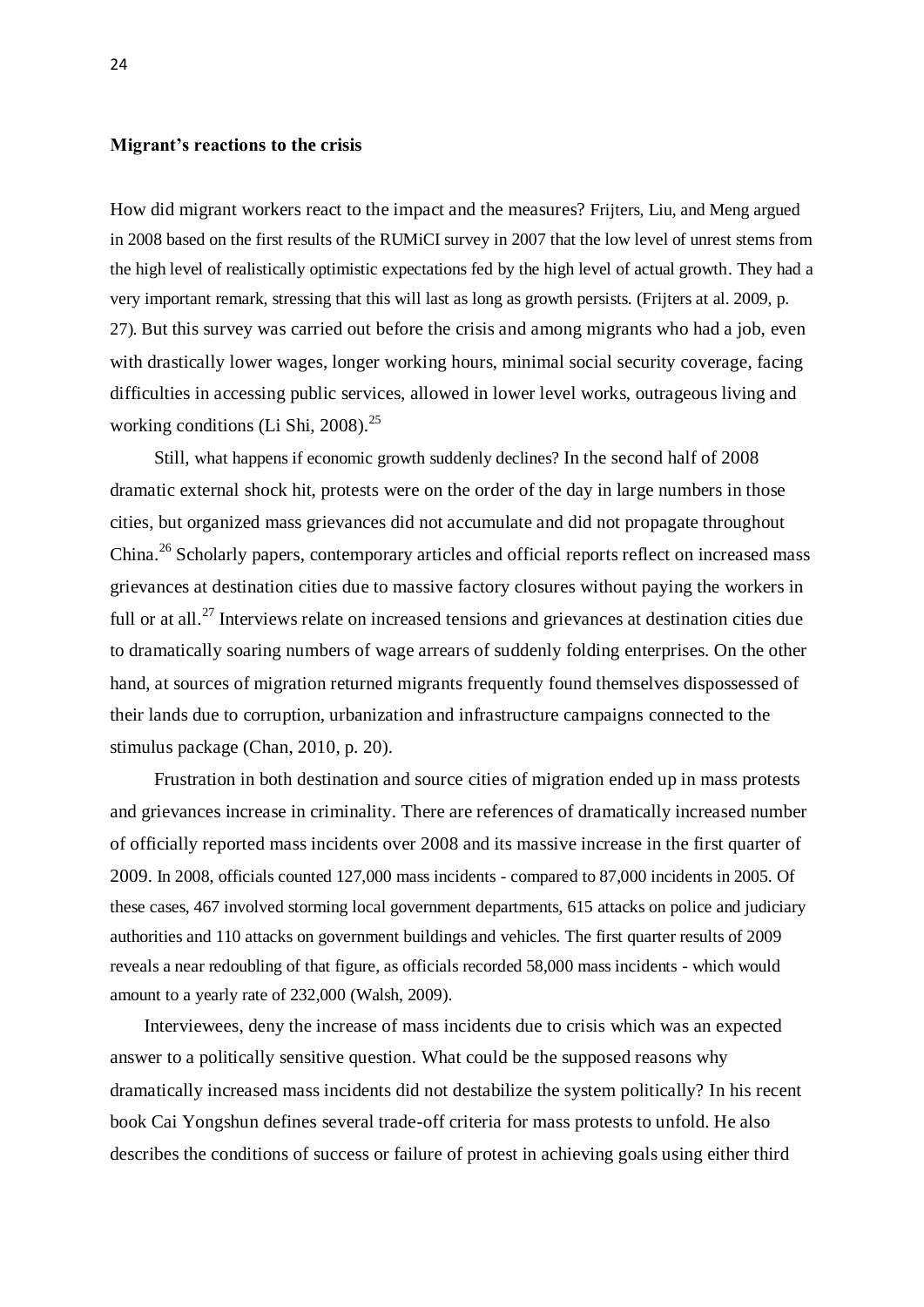parties for support or pressure local government and trade-off responses of tolerance, concession or repression from the side of different level governments and party authorities (Cai Y., 2010, pp. 3-20). It would be an irresponsible venture to intrude in his deeply and extensively researched field. But let me add some remarks from systemic approach and also try to nest his thoughts to the actual crisis and potential adaptation pressures on the power structure.

First of all, since critical disruptive period was short, long-term institutional adaptation did not evolve as a pressuring factor in general. By April 2009, unemployment among migrant workers dropped from 16 to 3 percent (Chan, 2010, p. 2) that radically decreased potential pressure on authorities. Even if migrants would have had time to organize, it would have been structurally hard since 78 percent of migrants worked segregated, at small and medium private enterprises (Liu, 2009, p. 2, and RUMiCI 2007). Banruptcies attained overwhelmingly small and medium sized workplaces, thus there were no sudden mass layoffs owing to the closure of large enterprises. Sudden mass lay-off was inhibited also by the strict and punitive regulation of authorities to anticipated compulsory report in case of more than ten workers to be fired simultaneously. Workplace turnover of migrants is high (changing job places frequently). Overwhelming majority of migrants work without labor contract (Li S., 2008), that could have provided ground for legal procedure.

Migrants are weakly unionized and thus organized, their knowledge about trade union is low, nor they see themselves as part of the Chinese working class but as peasants (Howell, 2008 851, 853) few institutional nework support their settling down or sense of belonging there even if stayed for years in one province. They are also weakly represented institutionally in the trade-union (Khoo, 2009). Instead, networks of migrants are overwhelmingly based on kinship.<sup>28</sup> Potential legal representation and government aid by source city authorities suffers the handicaps of distance to initiate a legal procedure between source and destination cities, the phase delay of acknowledgement of the problem, lack of documents and supportive facts from the defendant side and frequently vanished offender.

Mass organization is also structurally hindered at the source cities, since returning migrants are scattered in numbers in different widespread small villages (at the RUMiCI project, without having response from all 8403 migrants, those who responded lived in 920 towns and 3200 villages in 2007). Moreover, complaints, even if mass demonstrations have a political connotation, are directed against local authorities' behavior and are not in general addressed to the party legitimacy itself (Cai Y., 2008; 2010). During the crisis period in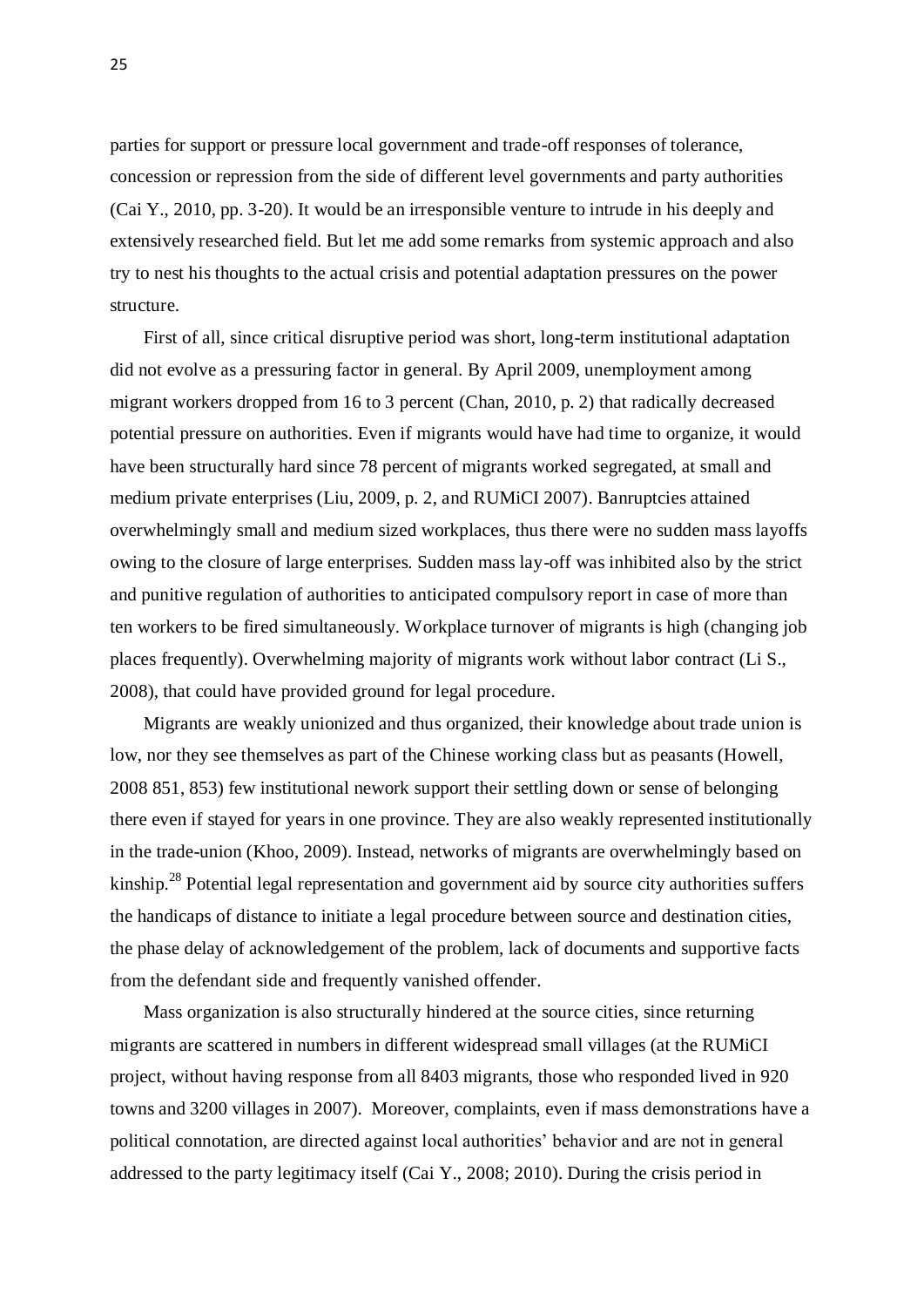sample cities, most problems arose due to wage arrears, pay delays and enterprise sudden close-down.

The promt implementation of concious central political decisions with strong economic and labor force connotations played crucial role in easing potential tensions: after Spring Festival returning migrants soon found jobs, frequently at closer provinces that became new, alternative destinations to coastal cities owing to the prompt implementation 4 trillion Yuan stimulus package in November 2008 focusing on social and economic infrastructure projects at central and western regions by central and local authorities, attracting and absorbing millions of migrant workers<sup>29</sup>. We suppose that besides development goals of central and western regions the package also has a result of diverting workers from so-far migration routes, also decreasing potential tensions at former destinations. This is because interestingly enough, spatial, ownership, size and sectoral focus and orientation of the Stimulus Package looks to work opposite to the spatial focus, ownership, size sectoral focus and orientation of the impact of the global crisis. It lays priority on the central and western provinces rather than coastal, large state owned enterprises rather than SMEs, on infrastructure rather than manufacturing, on domestic consumption rather than export. According to interviews, tensions could be eased; accumulation of unemployed masses could be avoided by institutionalized or informal, but regular collaboration between source and destination cities in enhancing or containing migration accomodating to actual needs of destination cities.

Also accidental factors contributed to ease tensions during the critical period at destination cities, notably the partial overlap of the national holiday in January-February 2009. Spring Festival allowed employers to send workers home either month earlier than the event begun while suspending operation. Other accidental event was the devastating earthquake on May 12, 2008 in Sichuan, homeland for millions of migrants that was s followed by a massive rebuilding campaign. Labor force demand for rebuilding the area absorbed large quantity of returning migrants, "compensating" potential grievances. Conciously increased central political strictness might have had demonstration effects through the deployment of military in severe minority actions, as it had also through the increased physical, information and communication constrains of dissidents, decreasing chances for political disequilibrium. In April export orders began to pure in resurrecting labor demand though still at worse conditions than before the crisis (Chan, 2010). Job market is in demand, meanwhile inflow to original destinations is slowing down due to the source cities agricultural policy, incentives for production transfer, incentives for individual business, chain of small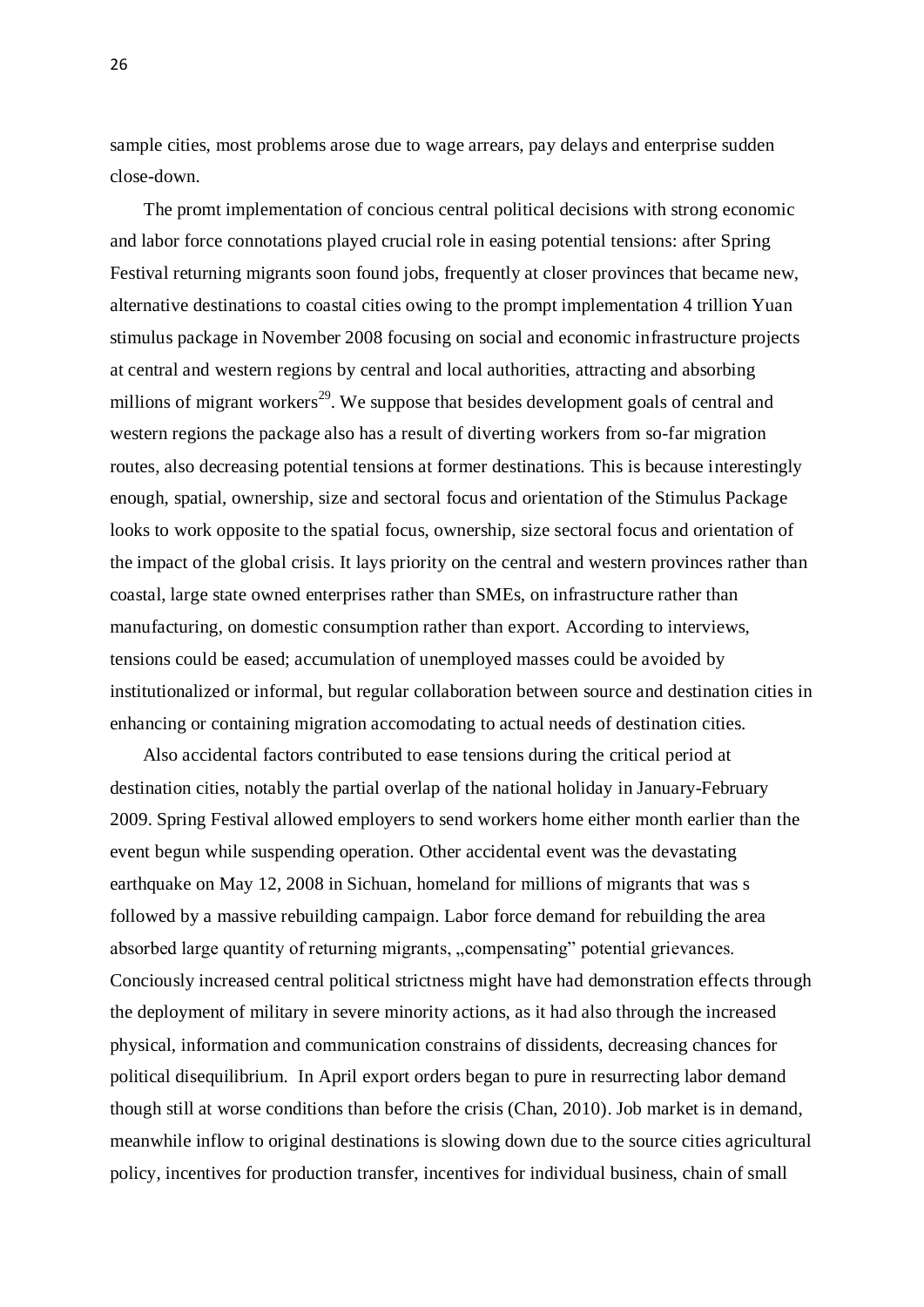loan institutions, infrastructure building drives, lower living expenses that increases tradeoffs for migrants to remain closer to home-towns. The later the start of the recovery time, the larger might have been the loss of chances to re-employ migrants who have found alternative workplaces at earlier recovering sites and industries or coped with the trade-off of local incentives.

## **Conclusion**

The impact of the global crisis in China presented itself in the decline of export demand, and its multiplying effects were very quickly sensed in the decline of the GDP, of domestic demand, import demand, labor demand, internal consumption, real-estate market, stock market, total investments, FDI inflow, all those events inciting adaptation pressures. We have approached the impact of global crisis on China from a systemic point of view. Our question was: in what ways external and internal adaptation pressures influenced the transformation of the party-state system in China? Did reactions have an impact on the transformation of political or economic system? The purpose of our small field research in 16 prefectures was to respond to this question by examining institutional reactions to crisis from late 2008 to late 2009. We have examined the common and disparate characteristics of institutional adaptation at prefecture level at sources and destination cities of migration. We have also tried to detect their common or different sensitivity to crisis analyzing the periods before, during and after the crisis.

Statistical data, scholarly papers, interview and newspaper analysis suggests that critical period forcing adaptation was deep but very short: it has affected prefectures from the last quarter of 2008 to the end of the first quarter of 2009. Economic crisis, though deep, did not last long to challenge the stability of the Chinese power structure, and enforce longer term institutional adaptation on the political subfield. Initial shocks to political, social and economic sub-fields vanished within half a year. During this period overwhelmingly temporary overarching actions occurred both among economic, political, state and social fields rather than long-term institutional, while also external pressure also decreased. By April, 2009, though still far from total recovery and full with uncertainties concerning future developments, World Bank data reports on the improvement of all economic indicators: the growth of GDP, export demand, internal demand, and labor demand (WB, QR, p.2 and 4). Short-term stability of the power structure was due to several structural factors in the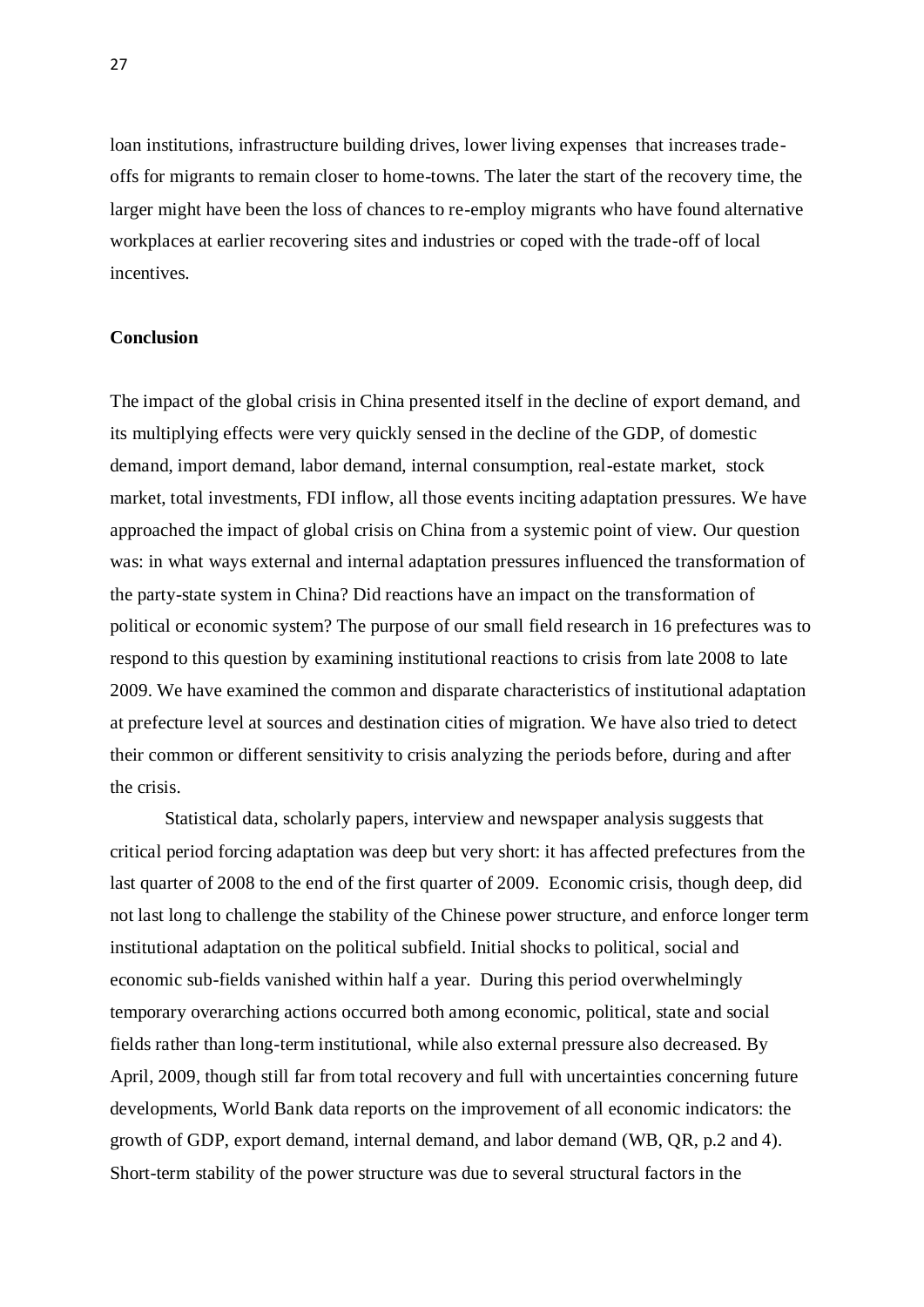economic and social subfield, to radical austerity measures in political sub-field, and to the increased activity of central and local party and government organizations in directly and indirectly solving social problems rather than directly economic issues during the critical period. The interplay of the dynamics of the different subfields ensured the overarching of the crisis and the stability of the power structure on the short-term.

Coastal provinces and within those main exporting prefectures and main destinations of the floating population were strongly attained by the impact of the crisis, and so were central and inland provinces and prefectures which were major sources of migrant outflow. According to available news and interviews both groups reacted sensitively to the crisis. Overall, actions reflected higher sensitivity in social rather than economic issues, more new functions than new organizations, more short than long-term and in general, more oriented towards enhancing competitiveness than the party-state field. Common characteristics and also differences however may be perceived in the type and nature of more frequent actions according to cities being sources and destinations of migration and also their behavior before, after and during the critical period. In both groups, the changing nature of reactions during the critical period has apparently contributed to slowing down economic transformation. But both changing nature and alteration of measures proved to be transitory, that is reversible with the waning of the impact of the crisis. During the critical period, changes were more radical, instruments were more conservative, impact of measures was more long-term at source cities of migration than those at destinations of migration. Had the crisis and internal and external adaptation pressures lasted longer, overarching social measures probably would have needed more substantial institutional changes. It is another question whether these substantial changes would enhance or delay system transformation.

#### **Endnotes**

 $\overline{a}$ 

<sup>&</sup>lt;sup>1</sup> In 2008, SMEs accounted for 58.5% of the PRC's gross domestic product (GDP), 74.7% of industrial new value added, 58.9% of sales, 46.2% of tax revenue, and 62.3% of the total export values. In addition, 65% of patent technologies, 75% of technological innovation, and 82% of new products were developed by SMEs. Meanwhile, in 2008 the number of SMEs in the PRC reached over 42 million (around 38 million were macro-small private enterprises). SMEs accounted for 99% of all business enterprises in the PRC, employing 75% of urban dwellers and over 75% of the laborers transferred from rural areas. In 2007, there were 27.59 million micro-small private enterprises, 5.51 million small and medium private enterprises, and only 2,950 large private enterprises (Liu, 2009, pp. 1-2).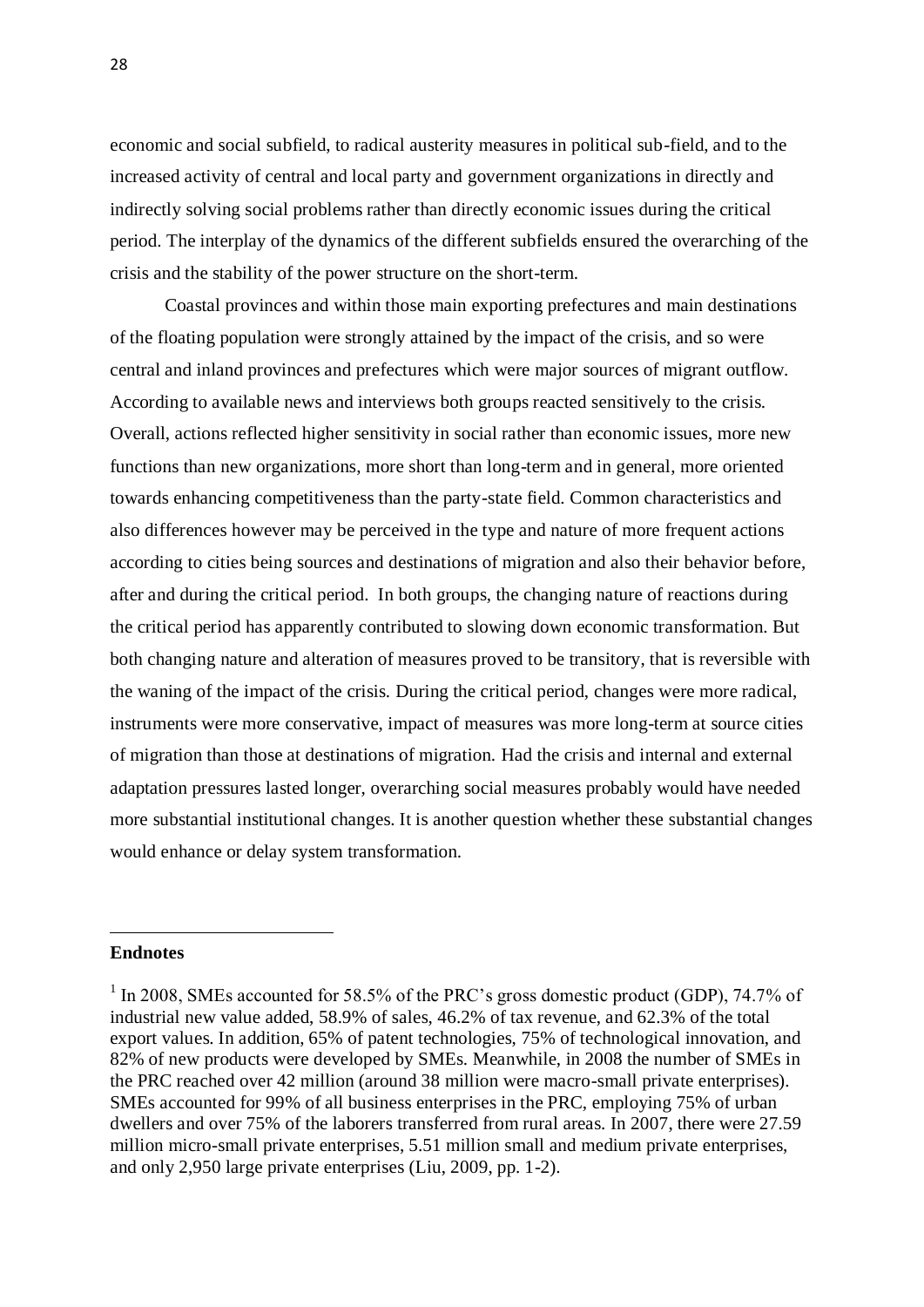<sup>2</sup> Nonetheless, a press release issued jointly by the Ministries of Commerce and Finance and the All-China Federation of Trade Unions in June 2009 described the unemployment situation in China as "dire" and forecast that total unemployment (of urban and migrant workers) would reach 40 million in 2009 (Jinnian quanguo, 2009).(Chan, 2010, p. 15).

<sup>3</sup> This time we shall not deal with the reasons of prior FDI flee causing many thousands of factory closures and relocation in 2007 and early 2008 connected to the introduction of Labor Law and central and local measures to compensate overheated economic growth (Wong, 2008, pp. 2-3; Chan, 2010, p. 12; Meng et al. 2009, p 215; Meng at al. 2010, p. 2).  $4$  About the large deviations behind this average number at coastal cities climbing to 70-80 percent of local employment see Chan, 2010, p. 8.

 $<sup>5</sup>$  All together eight cities as sources of migration: Luoyang and Zhengzhou (Henan province);</sup> Chengdu, Ya'an (Sichuan), Chongqin; Hefei, Bengbu (Anhui); Wuhan; another eight cities as destinations of migration. Wuxi, Nanjing (Jiangsu), Shanghai; Guangzhou, Shenzhen, Dongguan (Guangdong); Hangzhou, Ningbo (Zhejiang).

 $6$  Questions focused on the impact of the crisis, the possible preparation to it, the main sectors the impact emerged and the differences in sensitivity and behavior according to sector, size, and ownership of enterprises during the critical period. The sensitivity, fate, and behavior of locally employed migrants and non-migrants towards the crisis. The potential for mass grievances related to the level of concentration, level of organization of migrants, the extent of mass lay-offs and the sudden and mass disappearance of foreign or domestic private ventures employing migrants without their compensation. To shed light on the chances for legal forms of collective interest representation, or for individual legal procedures with administrative assistance. On the other hand, questions were formulated on the tensions emerging at source cities as a result of the impact on destination cities with the return of migrants en masse. The kind of actions taken as a reaction and the difference of these actions compared to pre-crisis period and if was there any interest to know about neighboring impacts and iterate about their actions. I also tried to reveal the collaborating partners in these actions within and outside the prefecture, the role of different level party apparatus during the critical period, the collaboration with neighboring provinces and with origin and destination cities with each other in controlling migration and emerging tensions.

 $<sup>7</sup>$  The scope of the RUMiCI survey was much larger. In sum, 18 thousands individual</sup> questionnaires were pursued, at migrant, urban and peasant households, planned as a longitudinal project for five years since 2007 (see sampling methodology in Kong et al., 2009, pp. 240-41).

<sup>8</sup> RUMiCI project has two basic data-sets concerning migrant workers. One is the 5007 household, and household heads, and the other is the 8403 migrant workers in those households, including the head. ANU statistics is based on the former, statistics at SEBA counts with the latter. In each case I will note which one I have used.

 $9^9$  Both size differences among the indicators of destination or source cities, as size similarities between individual source and destination cities would require more in-depth analyis of the

j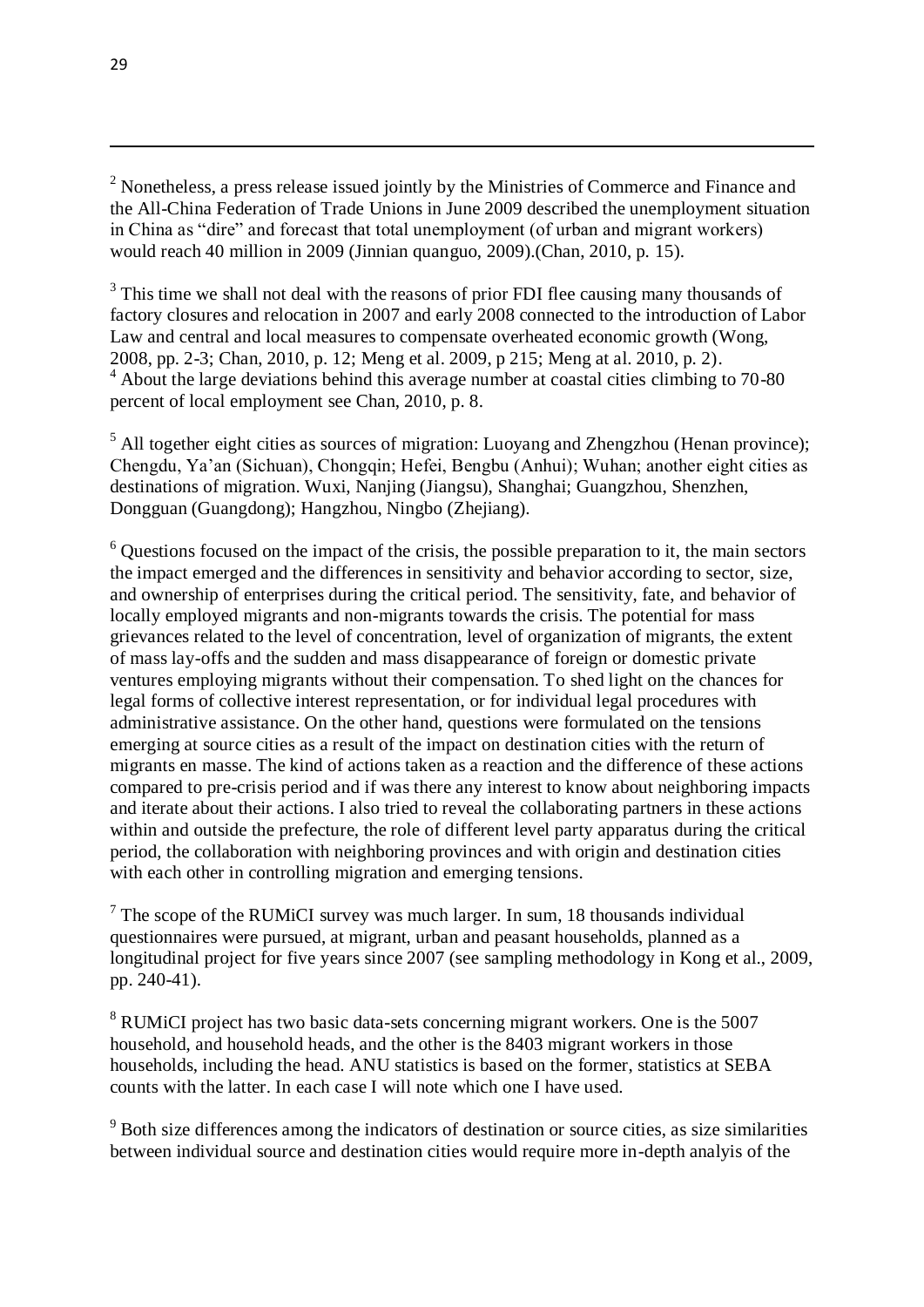j background of all cities, but limited economic up-to date data and lack of individual casestudies does not allow this chance.

 $10$  The calculation of laid off migrants in the RUMiCI sample see more precisely in (Kong et al, 2009, 240-241).

 $11$ <sup>11</sup> The ratio of laid off workers was exceptionally high at Dongguan that has the highest number of migrants among destination cities, while it is striking that Hefei, that is a source city has the largest amount of migrants within RUMiCI sample. Using the provincial level data of Table 1, we know that Guangdong province (that includes Guangzhou, Shenzhen and Dongguan) contains the highest ratio among the provinces (61.5%) of migrants coming from outside the province compared to those moving within the Guangdong. Inter-provincial migrants working in Guangdong province are 32.64 of all inter-provincial migrant workers. Meanwhile Anhui province – where Hefei is located is having the highest number of migrant workers despite being source city, contains only 8.6 % of workers coming from other provinces compared to those moving within the province, that sums up all together to the 0.55% of all inter-provincial migrant workers in China (see Table 1.). If we take the sizes of laid off migrants compared to migrant employment, the former two data will suggest, that overwhelmingly migrants coming from outside Dongguan that had left first.

 $12$  We took as laidoffs those migrants who were not found in the second round of the survey in 2009, due to the close-down of the economic units they were wroking at in 2007. This is only a fough approach since they could also have gone to other enterprises after their former one had been closed down

 $13$  Some export-oriented SMEs are ready to divert themselves to domestic sales. However, it is rather difficult for enterprises to engage in domestic sales. For instance, most large government procurement orders are given to internationally renowned brands, and it is impossible for SMEs with independent property rights and similar product quality to garner such orders.(Liu, 2009, p.18)

 $14$  Whether interviewees only wanted to repeat central policy or this tendency is really developing is statistically not yet controllable, since enterprise census by the statistical Bureau is carried out only each four year.

<sup>15</sup> Major classification criteria to analyze economic policy news were the following: the administrative level of the organization in action; the activity sphere of the organization; if they acted alone or jointly with other organization; the level and activity sphere of this organization; if the result of the action was a new institution or new instrument; was it acting on economic, social or political field; the focus of the action; the instrument to realize the intention was old or new, its impact of the implemented measure is sought to be short-or longterm, what is its influence on the transformation concerning market system or party-state network.

<sup>16</sup> The outcome of regulation was not always optimal. For example, Dongguang regularly received migrants from Hunan, Henan, Sichuan, Guangxi, Jiangxi and Guizhou and collaborated with those cities in order to prevent the influx of further migrants during the crisis. Prevention worked so well enhanced by local incentives at source cities and search for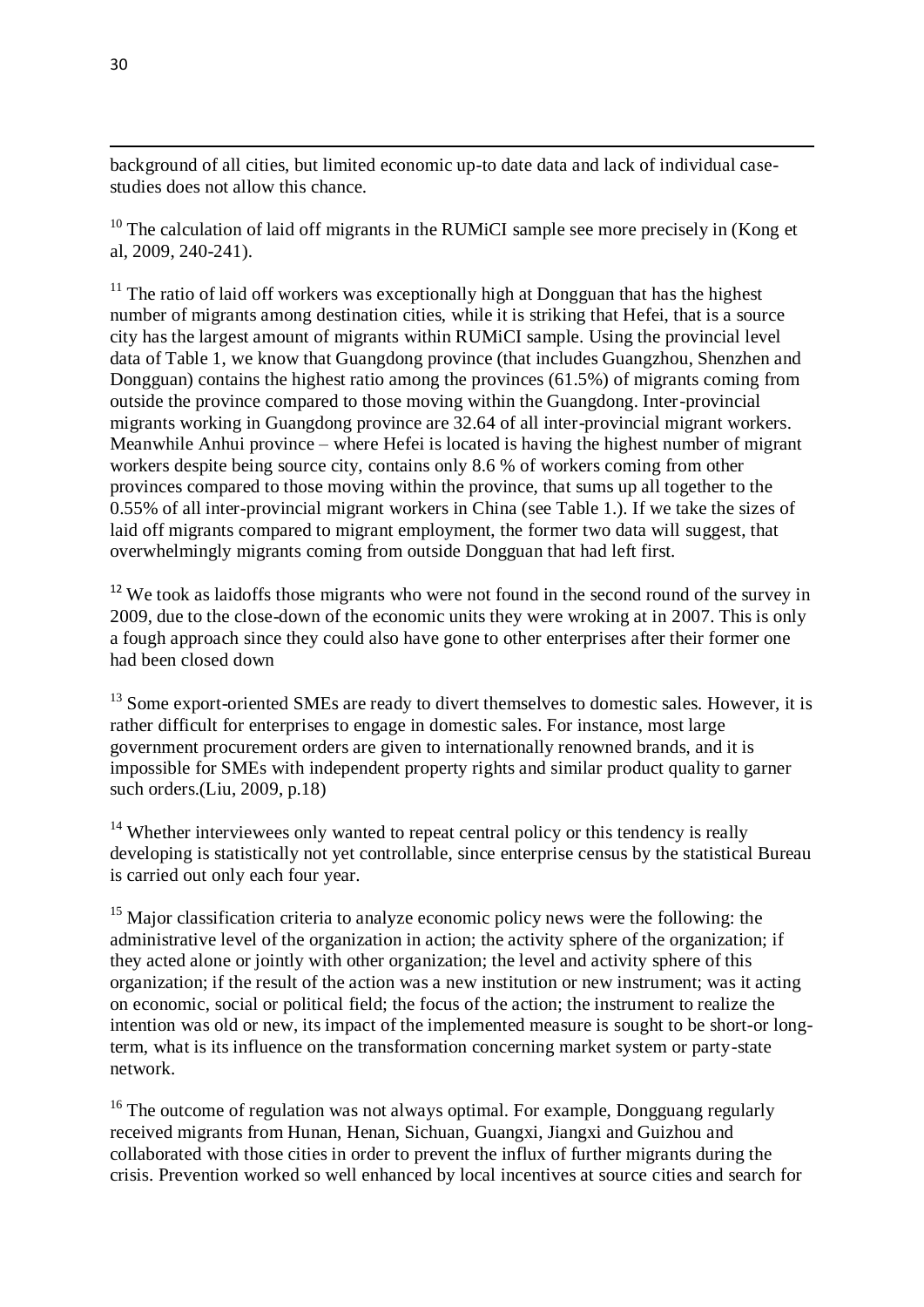j alternative workplaces by migrants that by the time orders begun to pure in again labor shortage forced further visits to source prefectures in the company of 100 enterprises to search for new migrants, but achievements were faint.

 $17$  Owing to extension constraints in publication, only final conclusions of the detailed news analysis can be included in this paper. Tables in detail will be available at a forthcoming issue of my Institute of Economics' Working Paper series by July 2010 in Attachments No. 2-5.

<sup>18</sup> Owing to extension constraints, only final conclusions of the detailed news analysis can be included in this paper.

 $19$  For extension constraints tables demonstrating the results cannot be included in this paper, but a longer version with all tables int he attachment may be downloaded in the forthcoming working paper by the end of July 2010 of the Institute of Economics, Hungarian Academy of Sciences. In this chapter Attachemtn 2 and 3 are referred.

 $20$  Among the most frequent published measures in both source and destination cities of migration were assistance to workers and unemployed, retrainment, job security subsidies for workers and enterprises, employment, unemployment issues, migrant workers issues, and solving problems of SMEs.

 $21$  Here again we have to stress that we cannot confirm that this is only the number of news concerned or the real activities of the local government.

 $^{22}$  The five groups were: 1) when the size of shares did not change during the three periods; 2) shares increased continuously; 3) shares decreased continuously; 4) decreased only during crisis period; 5) increased only during crisis period.

<sup>23</sup> See Attachment4 in forthcoming working paper of the Institute of Economics by the end of July 2010.

<sup>24</sup> See Attachment 5 in forthcoming working paper of the Institute of Economics by the end of July 2010.

<sup>25</sup> Li Shi described migrant workers' living and working conditions based on Chinese Household Income Project Survey (CHIPS) of 2002 and the Rural Migration Survey of the National Bureau of Statistics (RMS-NBS) of 2004.the following way: Li Shi (2008) description on the social conditions of the 90 million rural migrants in 2002: 5 percent of rural migrant workers were registered in the pension scheme, around 2 percent had unemployment insurance, 3 percent medical insurance, more than10 percent were sharing public housing. About 80 percent worked 7 days a week, 70 percent worked between 9-13 hours a day, meanwhile, their average wage was 58 percent of urban workers, 79 percent had no signed labor contract with employers (2004), about 50 percent lived in a space 8-5 square meters and below 5 that, 45 percent with no bathroom and toilet. 87% of migrants' children aged under 7 were not in kindergarten, about 16% of the 7-8 million migrant children at school age (7-14 years old) were not in school, migrant parents were paying higher school fees for 67% of the migrant children (extracted from Li Shi's ppt based on the referred study).

 $26$  Among the surveyed 15 cities by RUMiCI project on average, about 13 per cent (or 1.4 million) of the migrants employed were affected by the post-economic downturn shutdowns.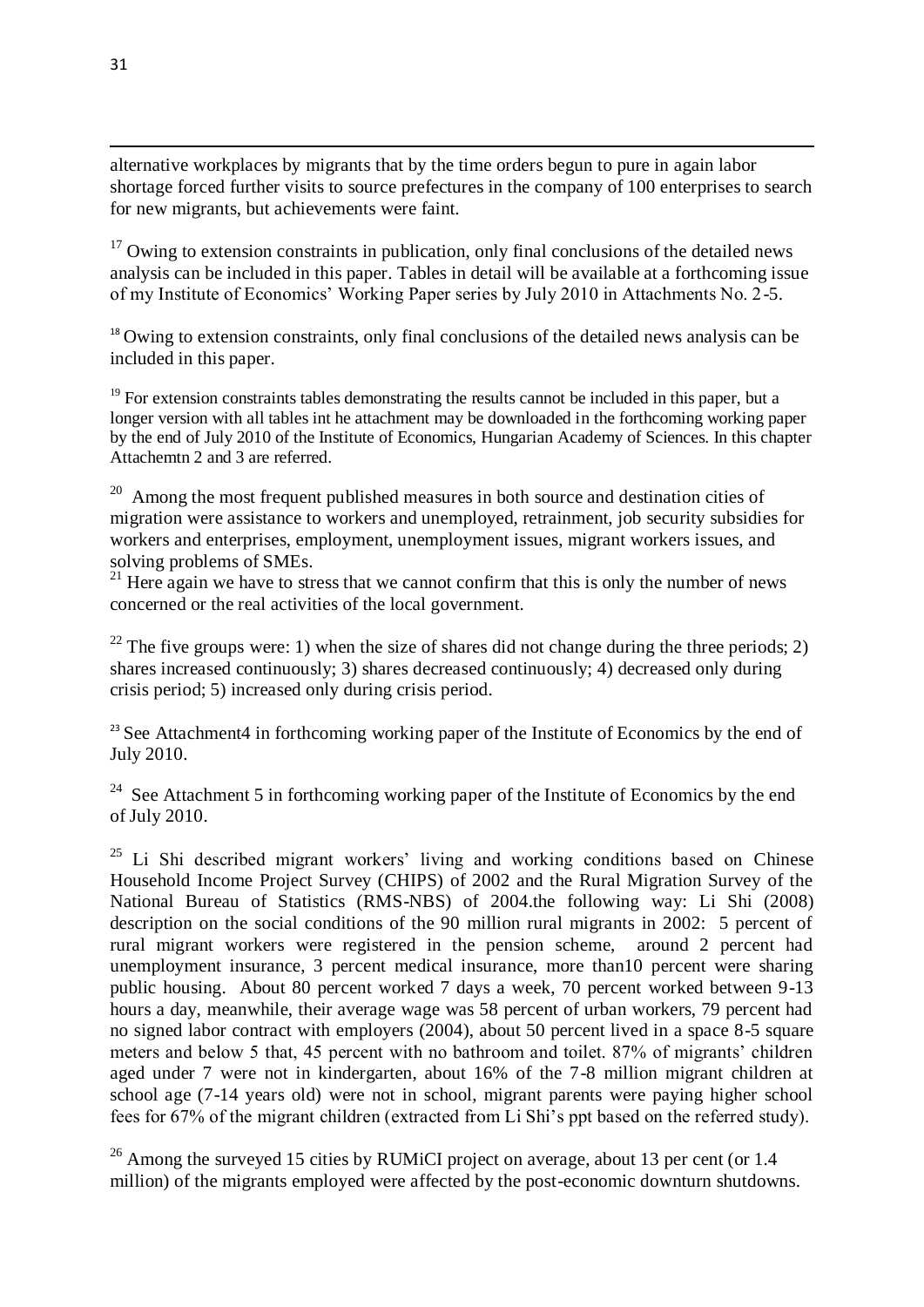j Among the 15 cities, Dongguan has been hit the worst, with about 34 per cent of its migrant employment was affected. The other cities badly affected are Wuxi and Ningbo, which has about 20 per cent of the migrant employment affected by shutdowns. (Kong et al., 2009).

 $^{27}$  In Dongguan, which was devastated by the slump, angry workers staged numerous mass protests demanding full payment of wages and layoff compensation. The international media succeeded in filming and reporting rather unusual scenes of tense confrontations and scuffles with police (Foreman, 2008). In nearby Shenzhen, for which information is also available, the number of labor disputes involving arbitration also surged precipitously to record levels in 2008. (Chan, 2010, p. 12, referring to Qiao, 2009).

 $^{28}$  This is indirectly suggested by Li Shi's data that show that 57% of migrant workers left their villages to find job having been encouraged by personal migrant connections: relatives, friends, village neighbors (Li Shi, 2008, p. 11)

 $28$  On the options regarding the optimal use of labor intensive investments in the framework of the Stimulus Package for enhancing labor intensive works to absorb rural-to urban migrants see (Cai et al, 2010)

## **References**

**Bukley, C.** (2009) Based on figures from the General Administration of Customs; "China seen facing wave of unrest in 2009", referring to Huang Huo, interviewed reporter of Xinhua News Agency, Tue Jan 6, 2009 6:27am EST

[http://ca.reuters.com/article/topNews/idCATRE5050F520090106?pageNumber=2&virtualBra](http://ca.reuters.com/article/topNews/idCATRE5050F520090106?pageNumber=2&virtualBrandChannel) [ndChannel;](http://ca.reuters.com/article/topNews/idCATRE5050F520090106?pageNumber=2&virtualBrandChannel)

**Demick, B.** (2008)"In China, anger rises as economy falls" by Barbara Demick *Los Angeles Times* [http://www.latimes.com/news/nationworld/world/la-fg-china-politics12-](http://www.latimes.com/news/nationworld/world/la-fg-china-politics12-2008dec12,0,2413482.story)

[2008dec12,0,2413482.story](http://www.latimes.com/news/nationworld/world/la-fg-china-politics12-2008dec12,0,2413482.story)

**Cai, F., Wang, D., Zhang H. (2010)** "Employment Effectiveness of China's Economic Stimulus Package" [China & World Economy,](http://www3.interscience.wiley.com/journal/118001863/home) [Volume 18 \(1\),](http://www3.interscience.wiley.com/journal/123243458/issue) pp. 33 – 46

**Cai, Y.** (2008) Conflicts and Modes of Action in China *The China Journal* , 59, January, 2008, pp. 89-109

**Cai, F., Chan, K. W.** (2009) The Global Economic Crisis and Unemployment in China *Eurasian Geography and Economics*, 50 (5), pp. 513–531.

**Cai, Y.** (2010) *Collective Resistance in China: Why popular protests succeed or fail*  (Stanford: Stanford University Press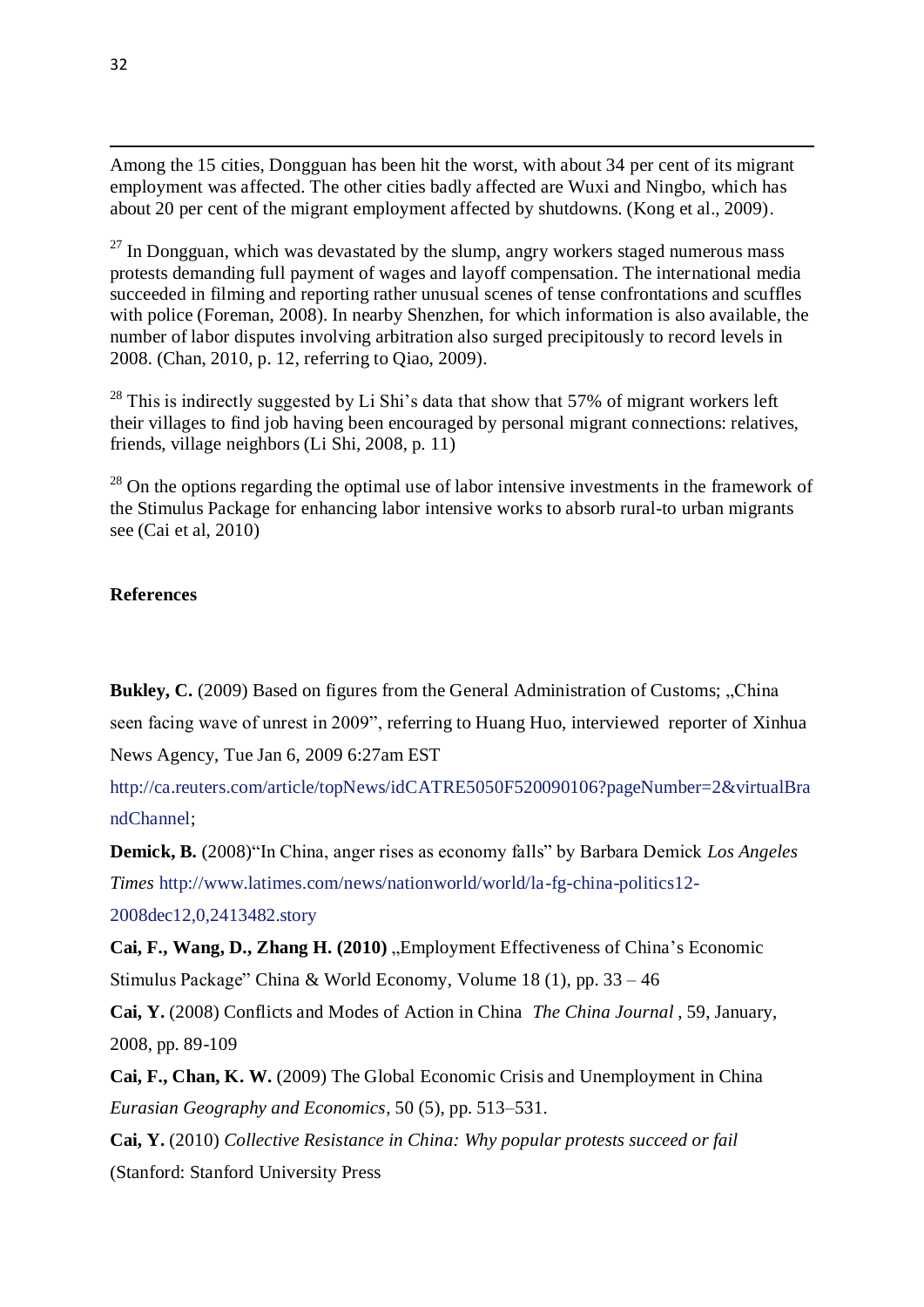**Chan, K. W.** (2010) Global Financial Crisis and Migrant Workers in China:"The City has No Future; the Home Village has No Meaning" (forthcoming) in *International Journal of Urban and Regional Research*

**Chang, A**. (2009) "China: Up to 26 million migrants now jobless" By Anita Chang, *The Associated Press,* Feb. 2, 2009, referring to Chen Xiwen, director of the Central Rural Work Leading Group, central government advisory body.

<http://www.chron.com/disp/story.mpl/ap/world/6242084.html>

"Charter 08" http://en.wikipedia.org/wiki/Charter\_08

**Chen, N.** 2009. The present situation and Perspective of Small and Medium Enterprises. *Small and Medium Enterprises Review* 5: 4–5.

**Csanadi, M.** (2006) Self-consuming Evolutions: A Model ont he Structure, Selfreproduction, Self-destruction and Transformation of Party-state Systems Tested in Romania, Hungary and China (Budapest: Academic Press

**Csanádi M., Lai, H. Gyuris, F.** (2009) [Global Crisis and its Implications on the Political](http://www.econ.core.hu/file/download/mtdp/MTDP0905.pdf)  [Transformation in China Budapest, Working Paper series, MT-DP 2009/5](http://www.econ.core.hu/file/download/mtdp/MTDP0905.pdf)

**[F](http://www.econ.core.hu/file/download/mtdp/MTDP0905.pdf)rijters, P. and Meng X.** (2009), Rural to urban migratnion, preliminary results, September 2009, *School of Economics and Finance, Queensland University of Technology, Brisbane,Australia, RSSS, Australian National University, Canberra, Australia, preliminary version*

**Kong, S.T., Meng X., and Dandan Zhang, D.** (2009) Impact of Economic slowdown on migrant workers in Xin Meng, Chris Manning, Tadjuddin Effendi and Shi Li (eds.), The great migration in China and Indonesia: trends and institutions,

[http://epress.anu.edu.au/china\\_new\\_place/pdf/ch12.pdf](http://epress.anu.edu.au/china_new_place/pdf/ch12.pdf)

**Li, S.** (2008): Rural Migrant Workers in China: Scenario, Challenges and Public Policy. Policy Integration and Statistics Department, International Labour Office Geneva. WP. No. 89

**Liu, X**. (2009) "Impacts of the Global Financial Crisis on Small and Medium Enterprises in the People's Republic of China" ADBI Working Paper Series No. 180, December

**Martin, J.** (2008) Negative economic indicators pile up as China is hit by global capitalist crisis" reported by Jorge Martin, referring to Qu Hongbin, the chief China economist at HSBC, 12 December, 2008 [http://www.marxist.com/china-hit-by-global-capitalist-crisis.htm;](http://www.marxist.com/china-hit-by-global-capitalist-crisis.htm)

j